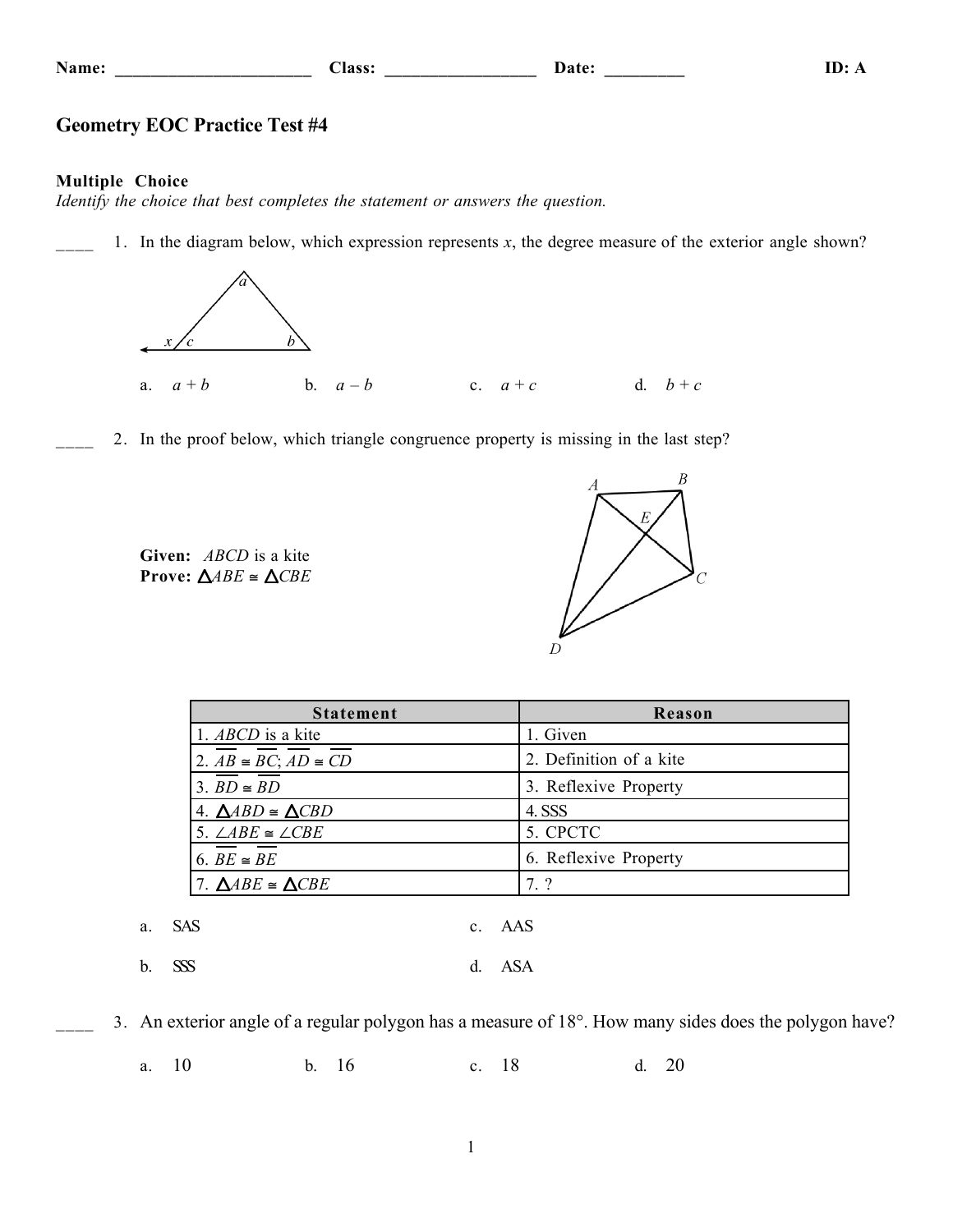\_\_\_\_ 4. Compare *PR* and *QS*.



 $\frac{1}{x}$  5. In the triangle below,  $x = 7$  yards. What is the value of *y*?



- 
- 
- a. 7 yards<br>b.  $7\sqrt{3}$  yards<br>d.  $14\sqrt{3}$  y
	- d. 14 $\sqrt{3}$  yards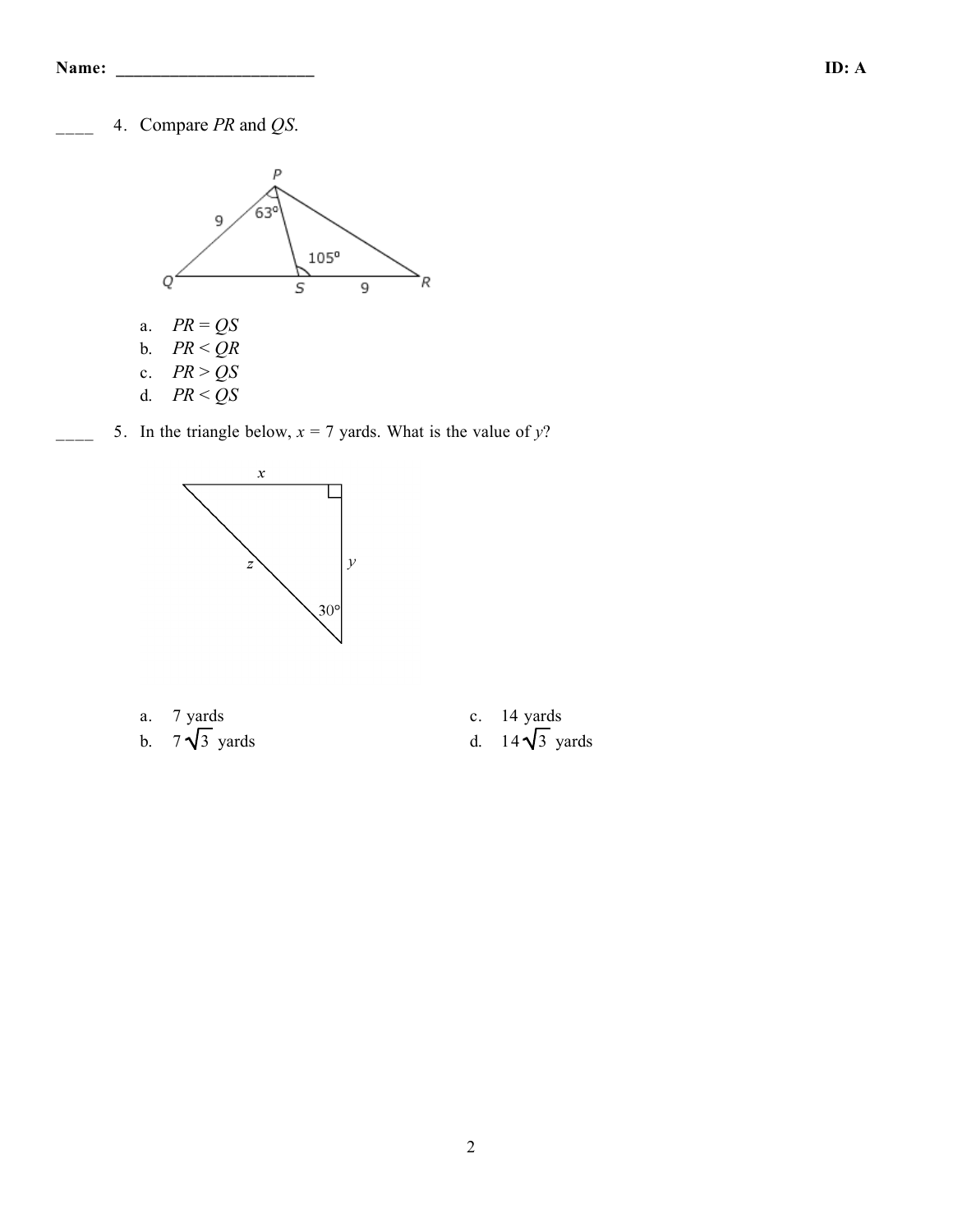6. Quadrilateral *LMNO* has vertices as shown below. Each side has a length of  $2\sqrt{2}$  units.



Which of the following would be sufficient to prove that *LMNO* is a square?

- a.  $\overline{MN}$  and  $\overline{LO}$  have the same slope.
- b. *MO* bisects *LN*.
- c. The product of the slopes of  $\overline{MO}$  and  $\overline{LN}$  is -1.
- d. The product of the slopes of  $\overline{MN}$  and  $\overline{LM}$  is -1.
- \_\_\_\_ 7. A city engineer reviews a plan for four city streets. The numbered streets will be parallel and run East and West. The plan below shows two other parallel roadways that intersect First Street and Third Street. Maple Avenue forms a 54° angle with Third Street as shown.



What is the measure of  $\angle$ 1?

a. 36° b. 54° c. 126° d. 136°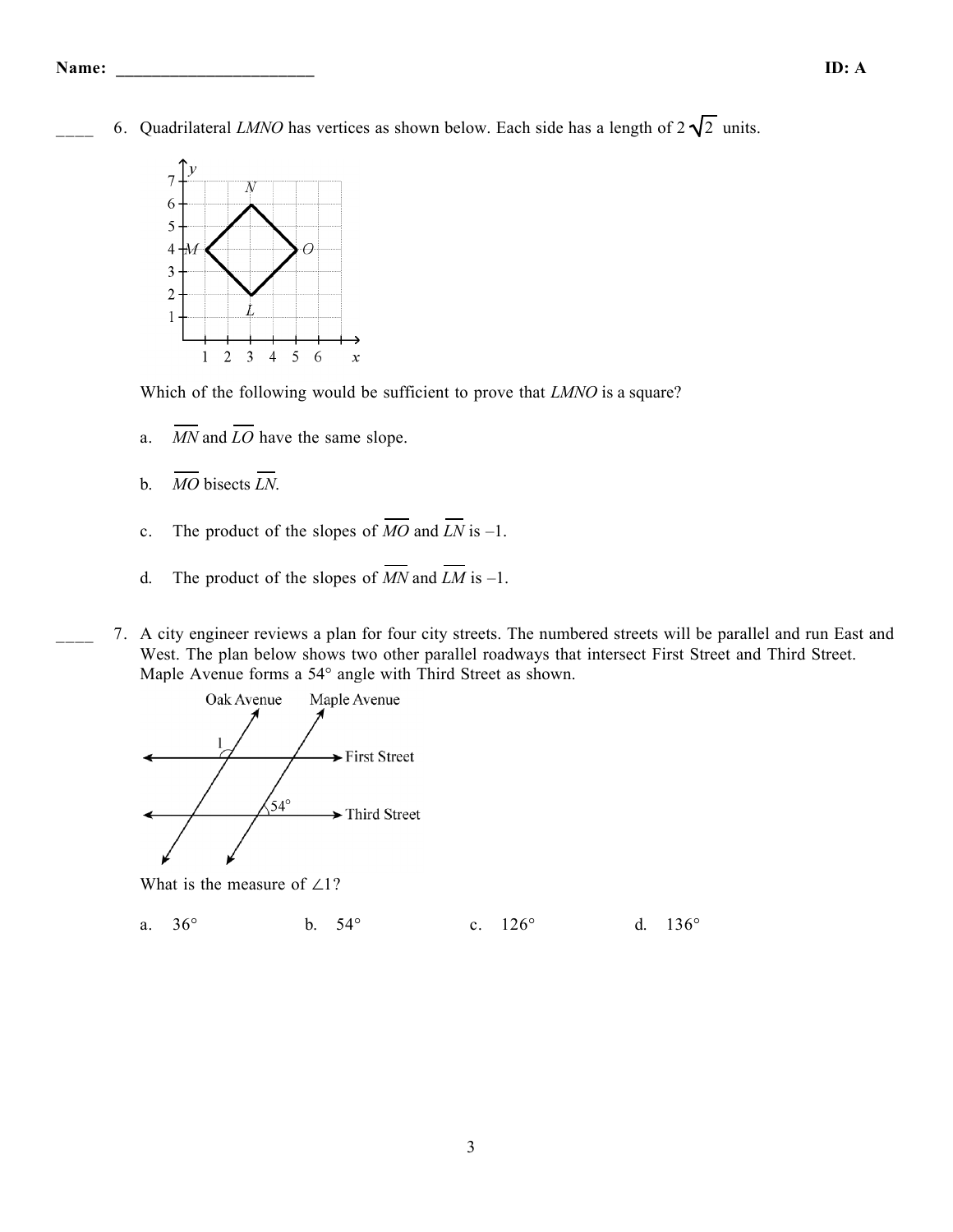8. The side lengths of the smaller hexagon were increased by a factor of  $\sqrt{2}$  to make the larger hexagon. If the area of the smaller hexagon is  $9\sqrt{3}$  square units, what is the area of the larger hexagon?



- a.  $36\sqrt{3}$  square units c.  $18\sqrt{6}$  square units
- b.  $18\sqrt{3}$  square units d.  $9\sqrt{6}$  square units
- 9. Which statement is NOT true about the figure?



- a. It has 6 vertices.
- b. It has 8 edges.
- c. It has 5 faces.
- d. It is a triangular prism.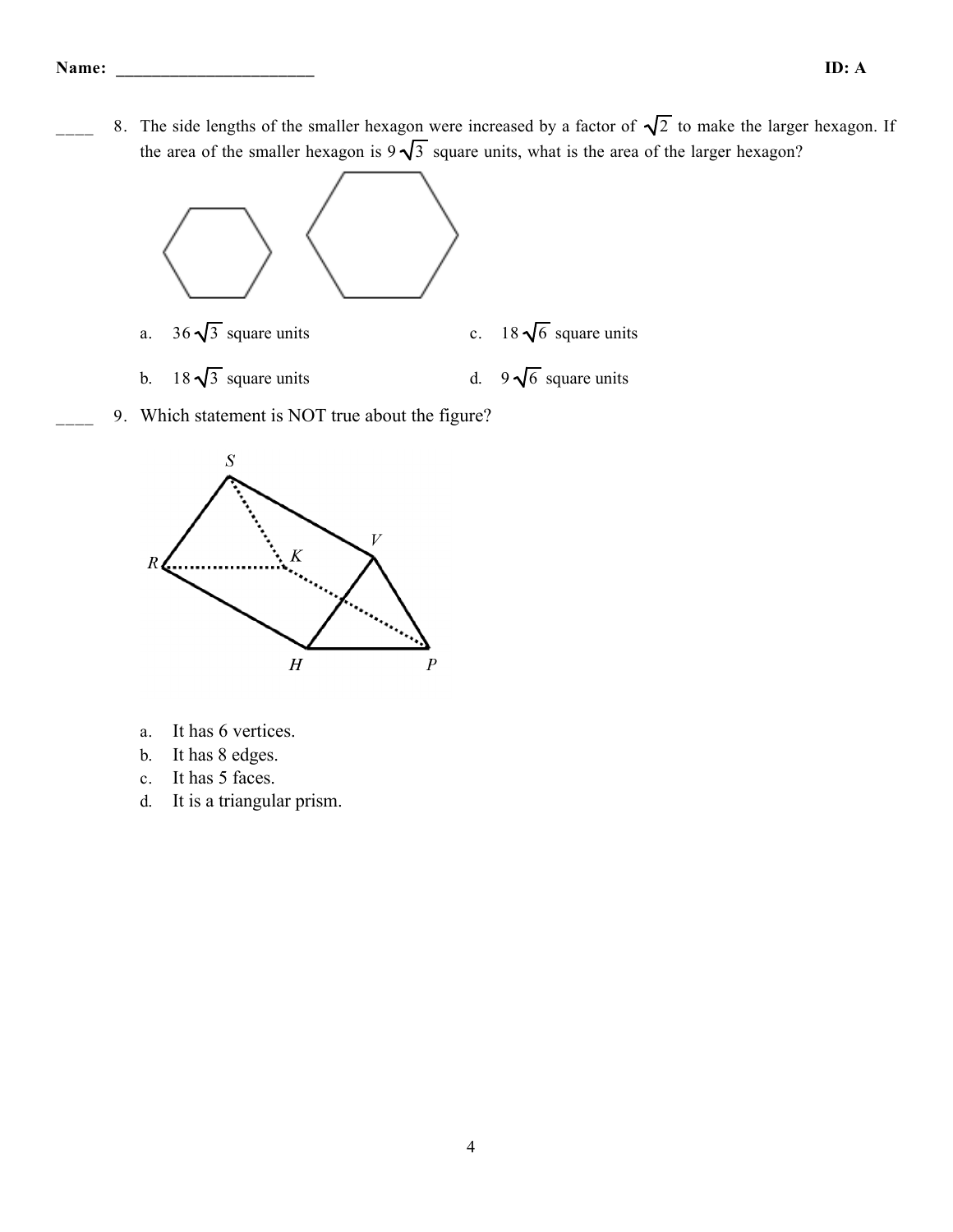- **Name: \_\_\_\_\_\_\_\_\_\_\_\_\_\_\_\_\_\_\_\_\_\_ ID: A**
- 10. Triangle *LMN* has the vertices shown on the coordinate grid.



What is the length of *MN*?

- a.  $3\sqrt{5}$  units b.  $2\sqrt{13}$  units c.  $\sqrt{58}$  units d.  $\sqrt{65}$  units
- 11. Francesco built a box to store his baseball cards. The box is shown below.



Francesco needed more storage and built a similar box that was one-half of each the length, the width, and the height of the first box. By what factor does the change in dimension between the two boxes affect the volume?

- a. The volume of the smaller box is  $\frac{1}{1}$ 16 of the volume of the larger box.
- b. The volume of the smaller box is  $\frac{1}{2}$ 8 of the volume of the larger box.
- c. The volume of the smaller box is  $\frac{1}{4}$ 4 of the volume of the larger box.
- d. The volume of the smaller box is  $\frac{1}{2}$ 2 of the volume of the larger box.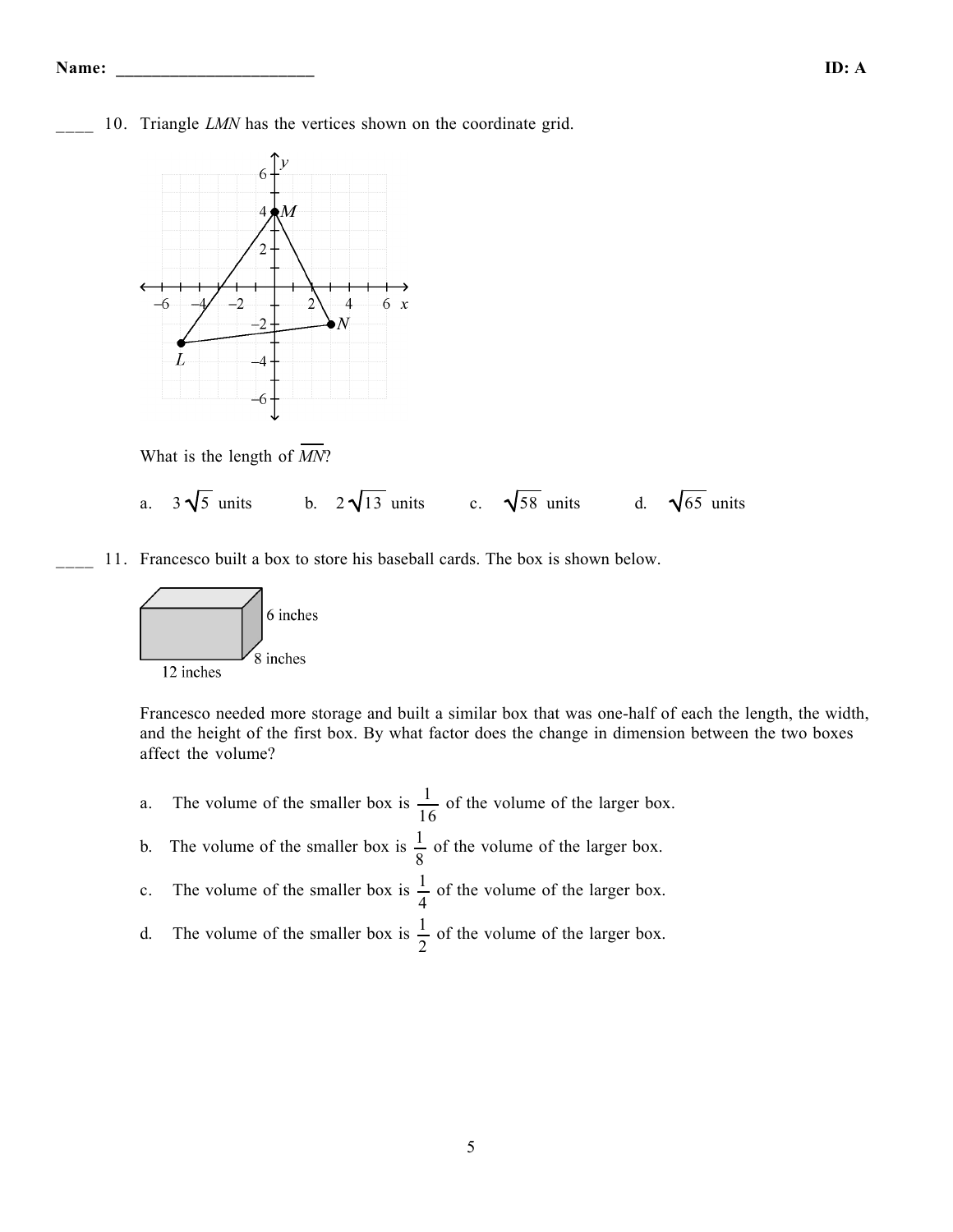12. What is the converse of the statement below?

"If today is Friday, then tomorrow is Saturday."

- a. If tomorrow is not Saturday, then today is not Friday.
- b. If today is Saturday, then tomorrow is not Friday.
- c. If tomorrow is Saturday, then today is Friday.
- d. If today is not Friday, then tomorrow is not Saturday.
- 13. The picture below represents a 20-foot-tall flagpole that casts a 16-foot-long shadow.



The dashed line in the figure represents the point where the shadow ends to the top of the flag. What is the approximate angle of elevation formed by the ground and the dashed line?

- a. 37°
- b. 39°
- c. 51°
- d. 53°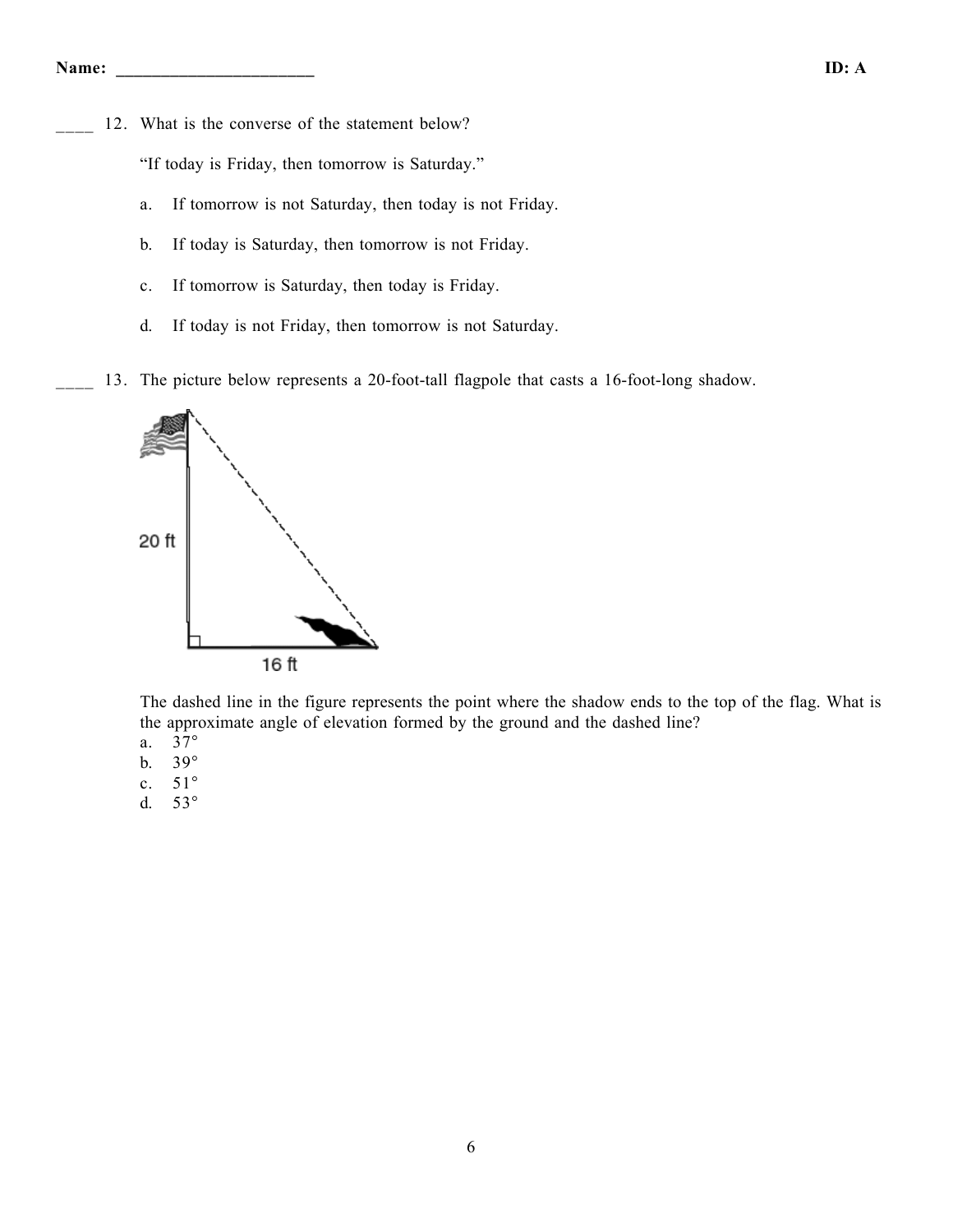#### **Name: \_\_\_\_\_\_\_\_\_\_\_\_\_\_\_\_\_\_\_\_\_\_ ID: A**

14. Monica is building a chair for her front porch. She cuts each leg so that they form a 48° angle with the base of the seat of the chair as shown in the diagram below.



What angle does the front of each leg make with the ground, *x,* in order to ensure that the seat of the chair is parallel with the ground?

a. 48° b. 90° c. 122° d. 132°

- 15. Which conjecture is NOT always true?
	- a. Intersecting lines form 4 pairs of adjacent angles.
	- b. Intersecting lines form 2 pairs of vertical angles.
	- c. Intersecting lines form 4 pairs of congruent angles.
	- d. none of the above
	- 16. What is the length of the hypotenuse?



a. 18 b. 12 c. 6 d. 5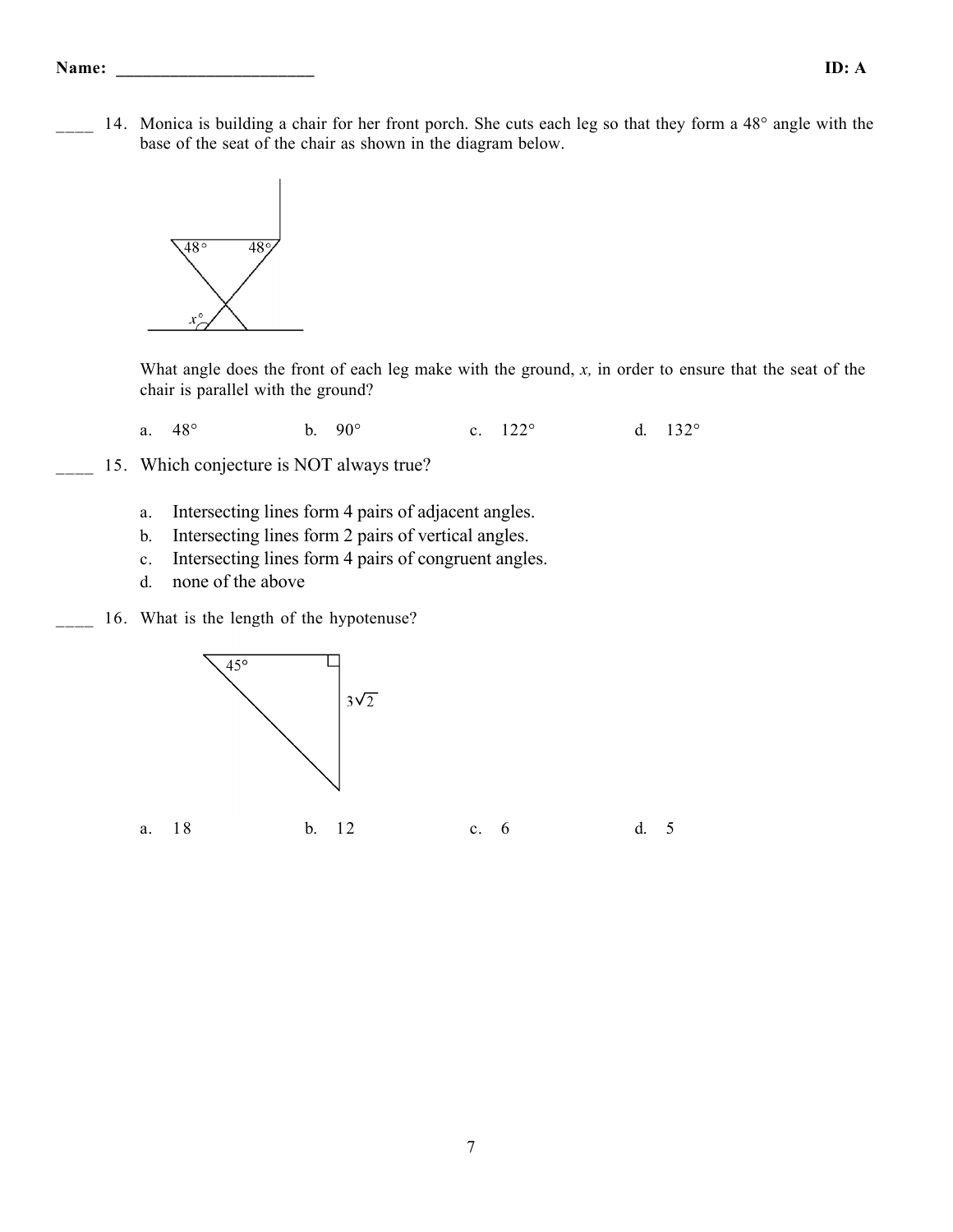17. **Given:** ∠*CBF* ≅ ∠*CDG*,  $\overline{AC}$  bisects ∠*BAD* **Prove:**  $AD \cong AB$ 



Complete the flowchart proof.

**Proof:**



- a. 1. Congruent Complements Theorem 2. ∠*ACB* ≅ ∠*ACD*
	- 3. Transitive Property of Congruence
	- 4. CPCTC
	- 5. AAS
- b. 1. Congruent Supplements Theorem 2. ∠*CAB* ≅ ∠*CAD*
	- 3. Transitive Property of Congruence
	- 4. AAS
	- 5. CPCTC
- c. 1. Congruent Supplements Theorem 2. ∠*CAB* ≅ ∠*CAD*
	- 3. Reflexive Property of Congruence
	- 4. AAS
	- 5. CPCTC
	- d. 1. Congruent Complements Theorem 2. ∠*ACB* ≅ ∠*ACD*
		- 3. Reflexive Property of Congruence
		- 4. CPCTC
		- 5. AAS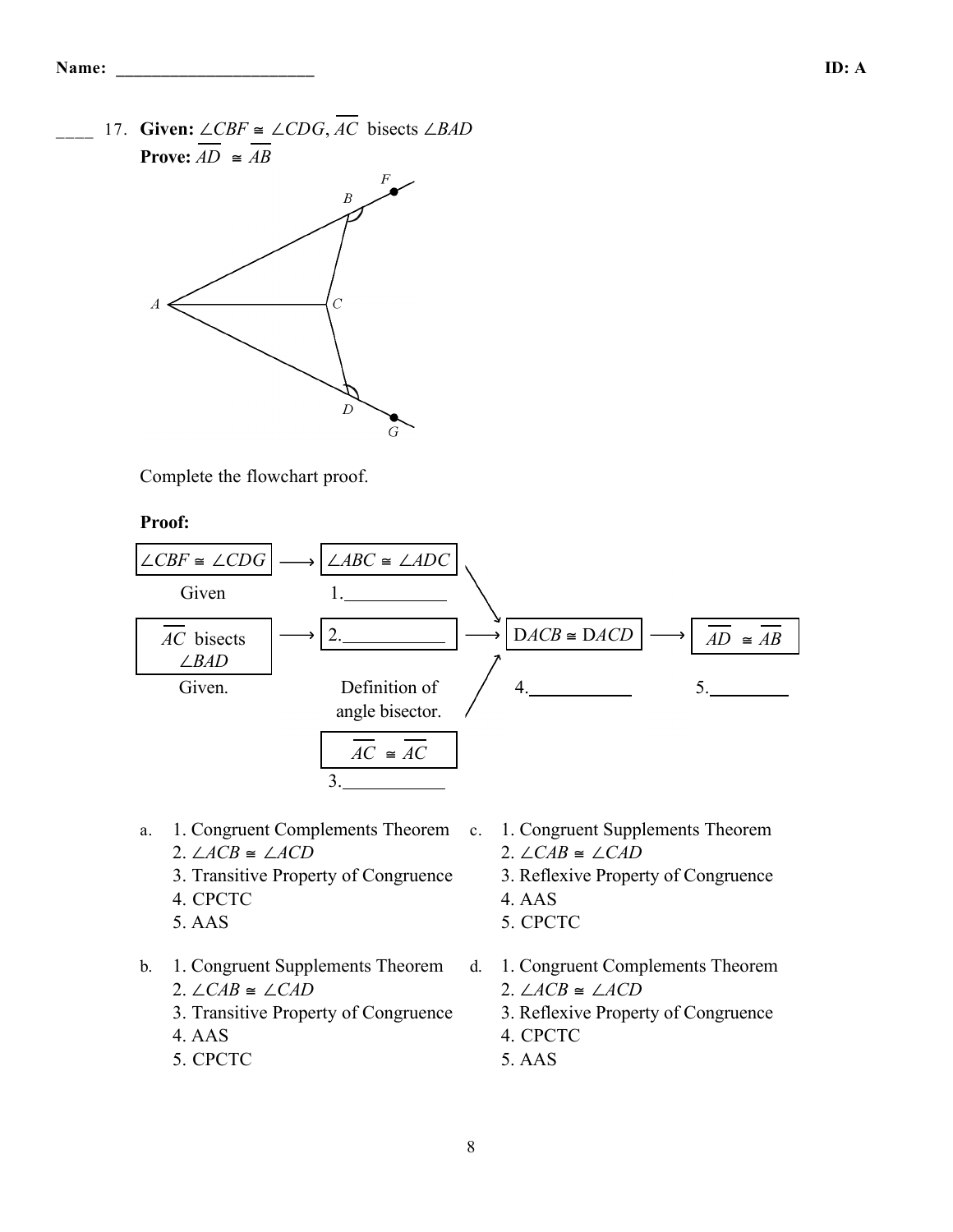18. What is  $sin D$  in the right triangle shown below? Express your answer as a fraction in lowest terms.



19. Triangle *ABC* shows the lengths of the three sides. Which expression gives the greatest value?

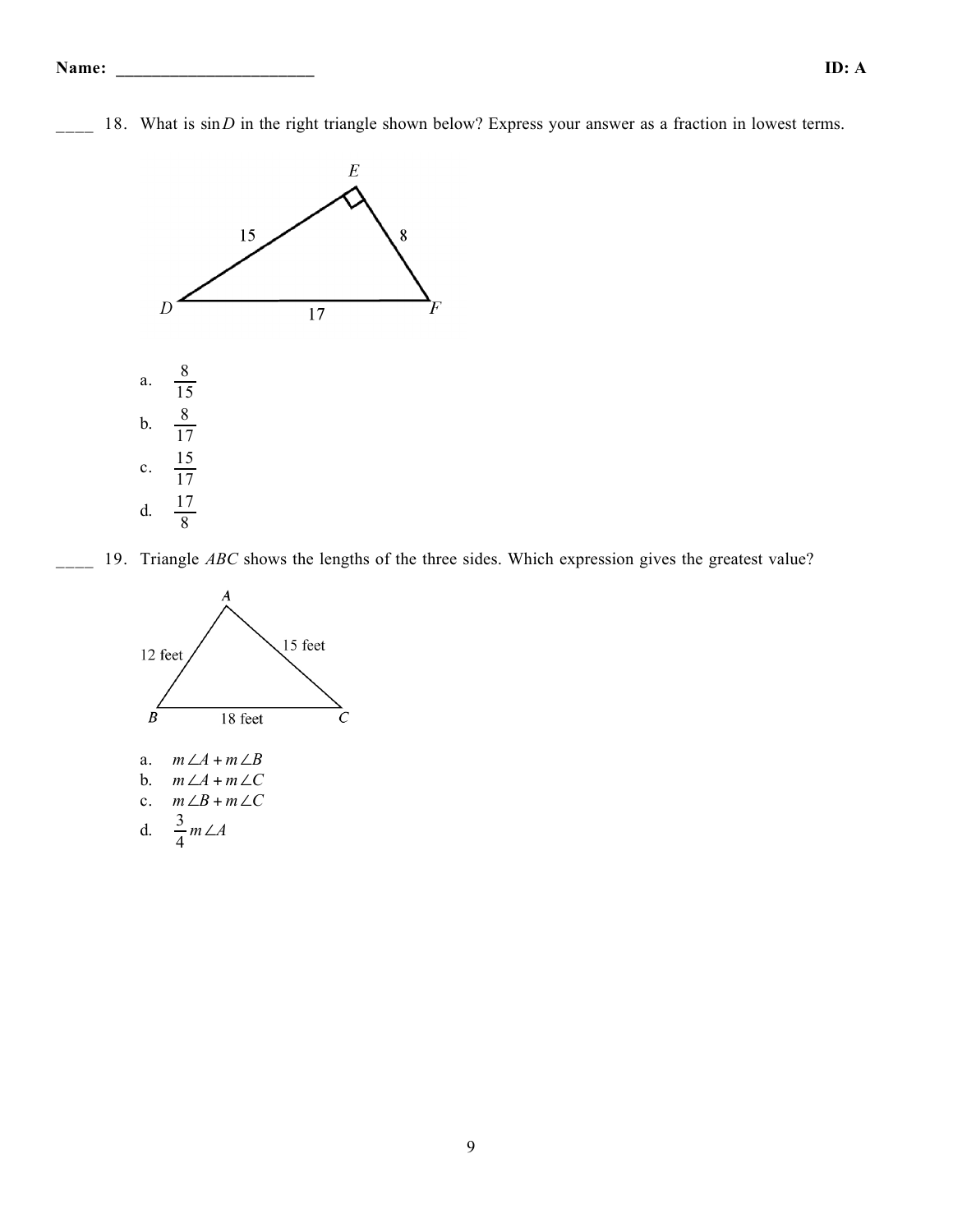20. Which coordinates are the vertices of a figure that is similar to the figure pictured below?



- 
- b.  $(\frac{1}{2}a,0),(0,\frac{1}{2}c),(2b,0),(0,2c)$  d.  $(2a, 0), (0, 4c), (-2b, 0), (0, 2c)$
- a. (–2*a*, 0), (0, 2*c*), (2*b*, 0), (0, –2*c*) c. (–*a* + 1, 0), (1, *c*), (*b*, 1), (0, –*c* + 1)
	-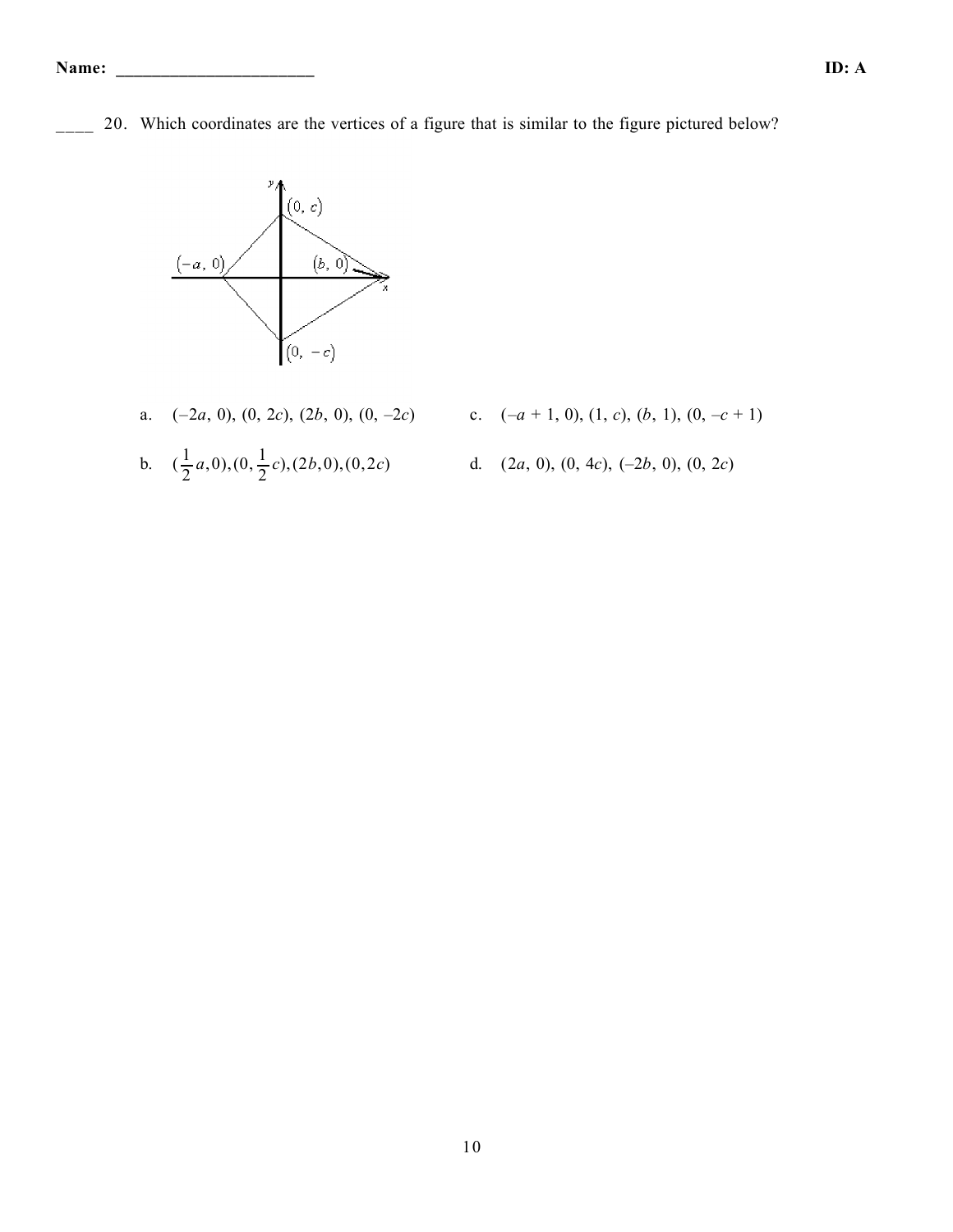21. What is the missing reason in the two-column proof? **Given:**  $\overrightarrow{MO}$  bisects ∠*PMN* and  $\overrightarrow{OM}$  bisects ∠*PON* **Prove:** Δ*PMO* ≅ Δ*NMO*



- a. dodecahedron
- b. tetrahedron
- c. icosahedron
- d. cube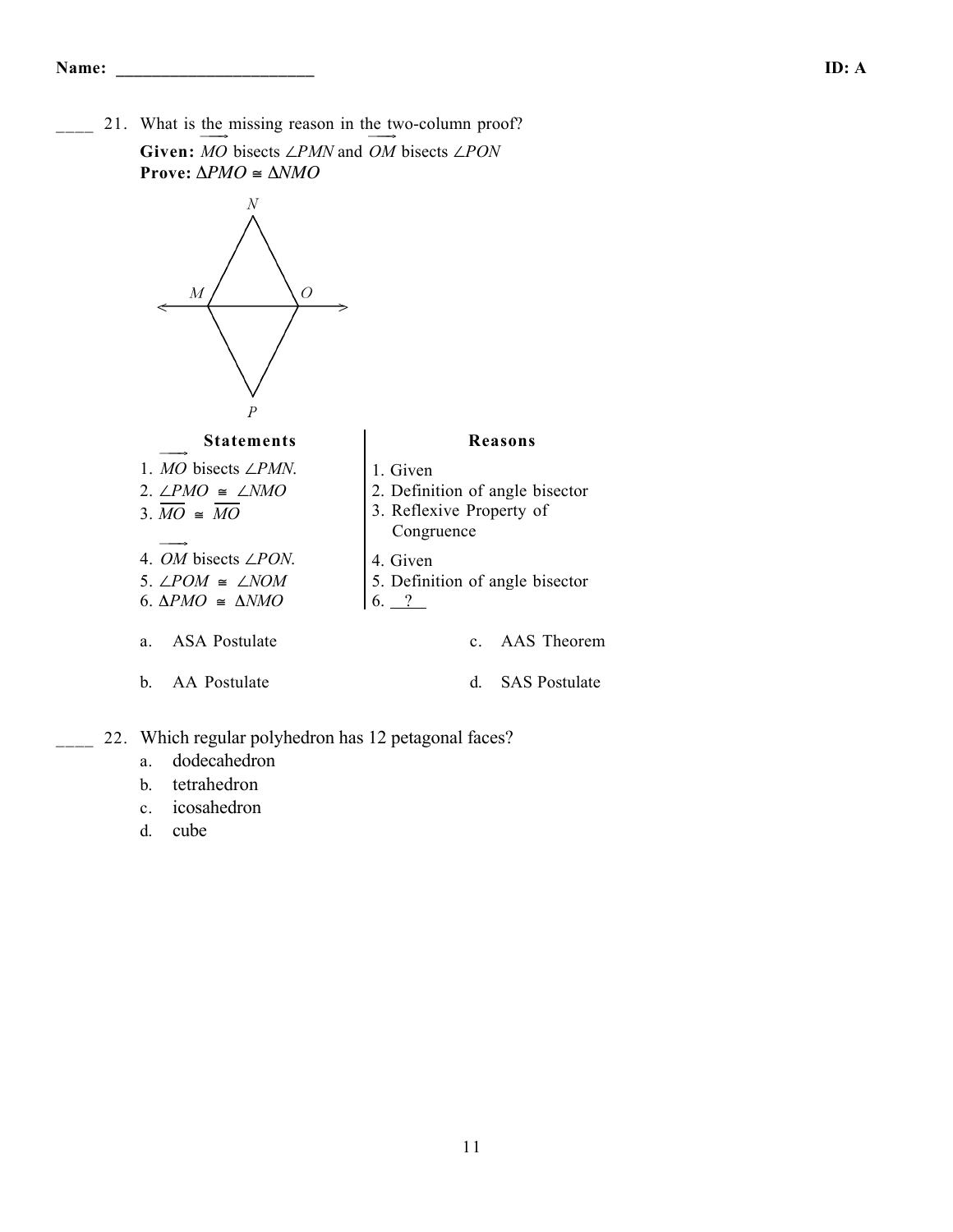\_\_\_\_ 23. Suppose *CDEF* represents the wing you built as part of the reconstruction of a vintage airplane model. *CF* is to be attached to the plane with *CD* closest to the propeller. You friend will build the second wing, *QRST,* congruent to *CDEF*, but needs instructions for how to place their wing exactly like you did. What are your instructions?



- a. Attach *QR* to the plane with *SR* closest to the propeller.
- b. Attach  $\overline{OR}$  to the plane with  $\overline{OT}$  closest to the propeller.
- c. Attach *ST* to the plane with *QT* closest to the propeller.
- d. Attach *ST* to the plane with *SR* closest to the propeller.
- \_\_\_\_ 24. Grace drew the map shown below. On the map, Main Street is perpendicular to Central Avenue. Which of the following is NOT a valid conjecture Grace can make based on the map below?



- a. The distance from the School to the Post Office is greater than the distance from the School to the Bank.
- b. The angles formed by Park Street and Central Avenue and by Park Street and Main Street are congruent.
- c. The angle formed by Park Street and Central Avenue is an acute angle.
- d. The distance from the Post Office to the Bank is less than the distance from the Post Office to the School.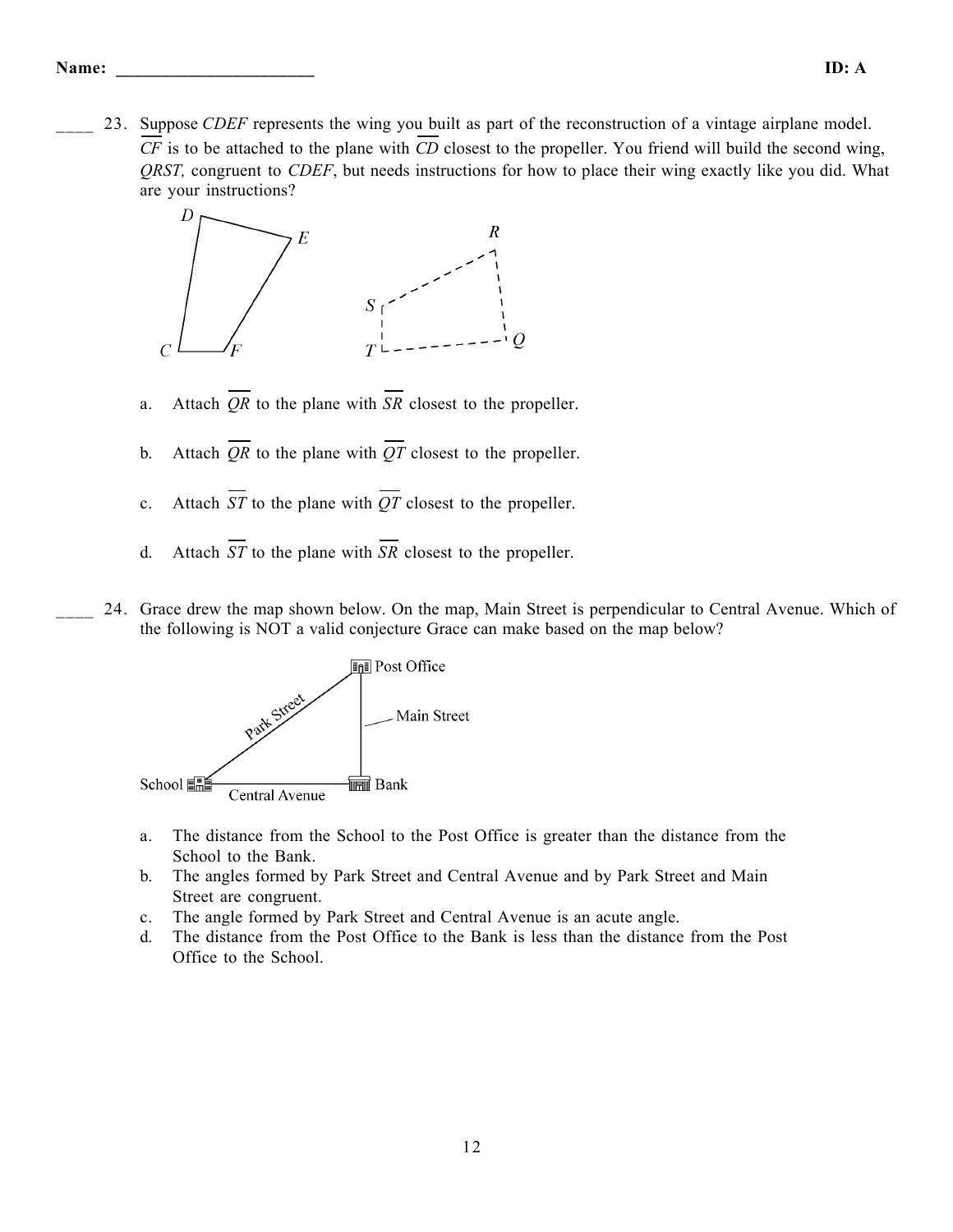| Name: | ID: A |  |
|-------|-------|--|
|       |       |  |

\_\_\_\_ 25. Find *AD*.



26. In the diagram below,  $m\angle M = 44^\circ$  and  $MN = 12$  yards. What is the length of  $\overline{MP}$  to the nearest tenth?



- a. 8.6 yards c. 17 yards c. 17 yards d. 17.3 yards b. 16.7 yards d. 17.3 yards
	-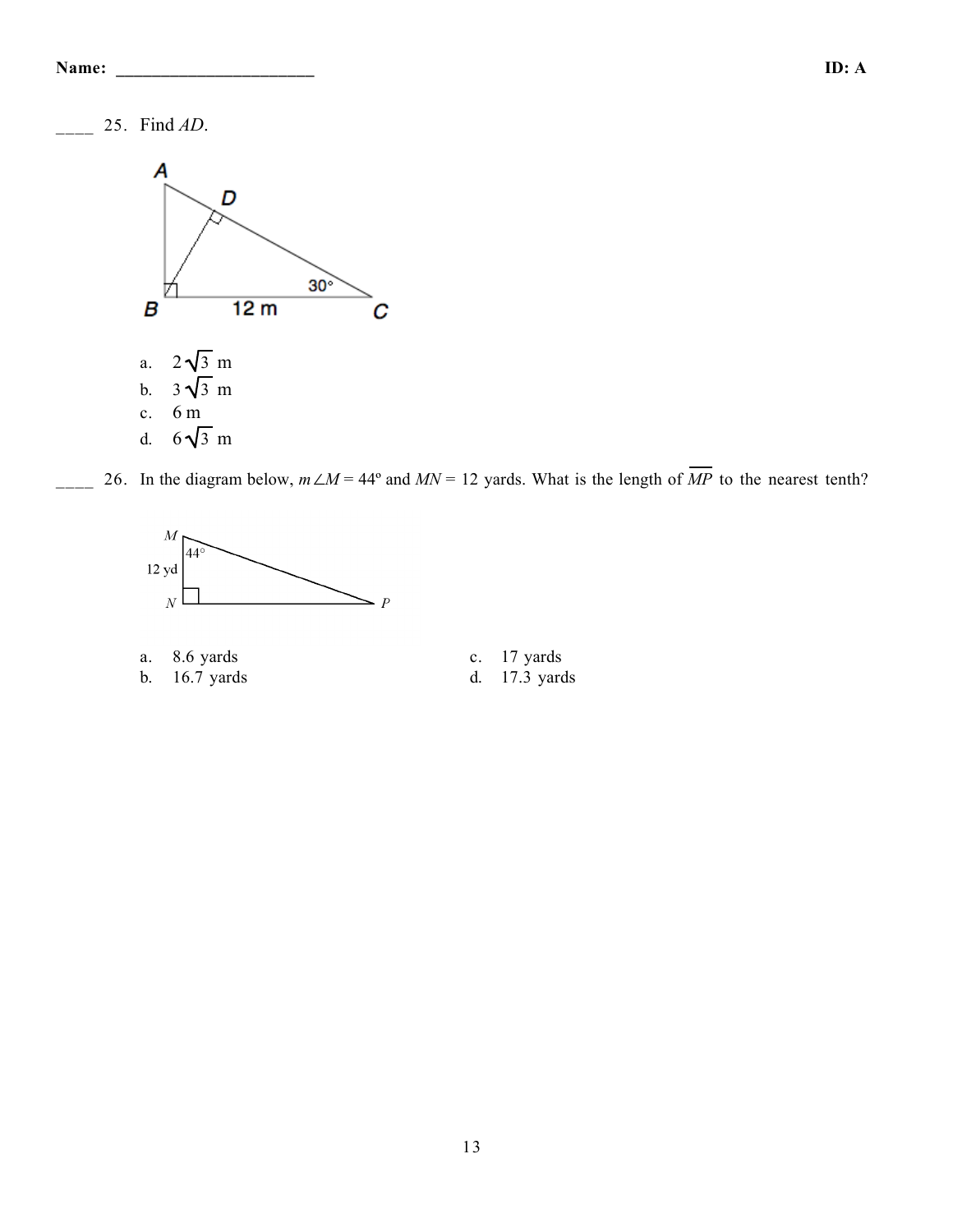\_\_\_\_ 27. Given that *MON* ∼ *POQ*, and coordinates *P*(−4, 0), *M*(−2, 0) and *Q*(0, −12), find the coordinates of *N* and the scale factor of  $\triangle POQ$  to  $\triangle MON$ .



- a. *N* (0, −6) and scale factor is 2.
- b. *N* (0, -8) and scale factor is  $\frac{2}{3}$ .
- c. *N* (−6, 0) and scale factor is 3.
- d. *N* (0, -6) and scale factor is  $1\frac{1}{2}$
- 28. How many edges does a tetrahedron have?
	- a. 3
	- b. 6
	- c. 9
	- d. 12
- \_\_\_\_ 29. How do you write the contrapositive of the conditional statement below?

"If  $m\angle 1 = 60^\circ$ , then  $\angle 1$  is acute."

- a. If  $m\angle 1 = 60^\circ$ , then  $\angle 1$  is not acute.
- b. If ∠1 is not acute, then  $m\angle 1 \neq 60^\circ$ .
- c. If ∠1 is acute, then  $m\angle 1 = 60^\circ$ .
- d. If  $m\angle 1 \neq 60^{\circ}$ , then  $\angle 1$  is not acute.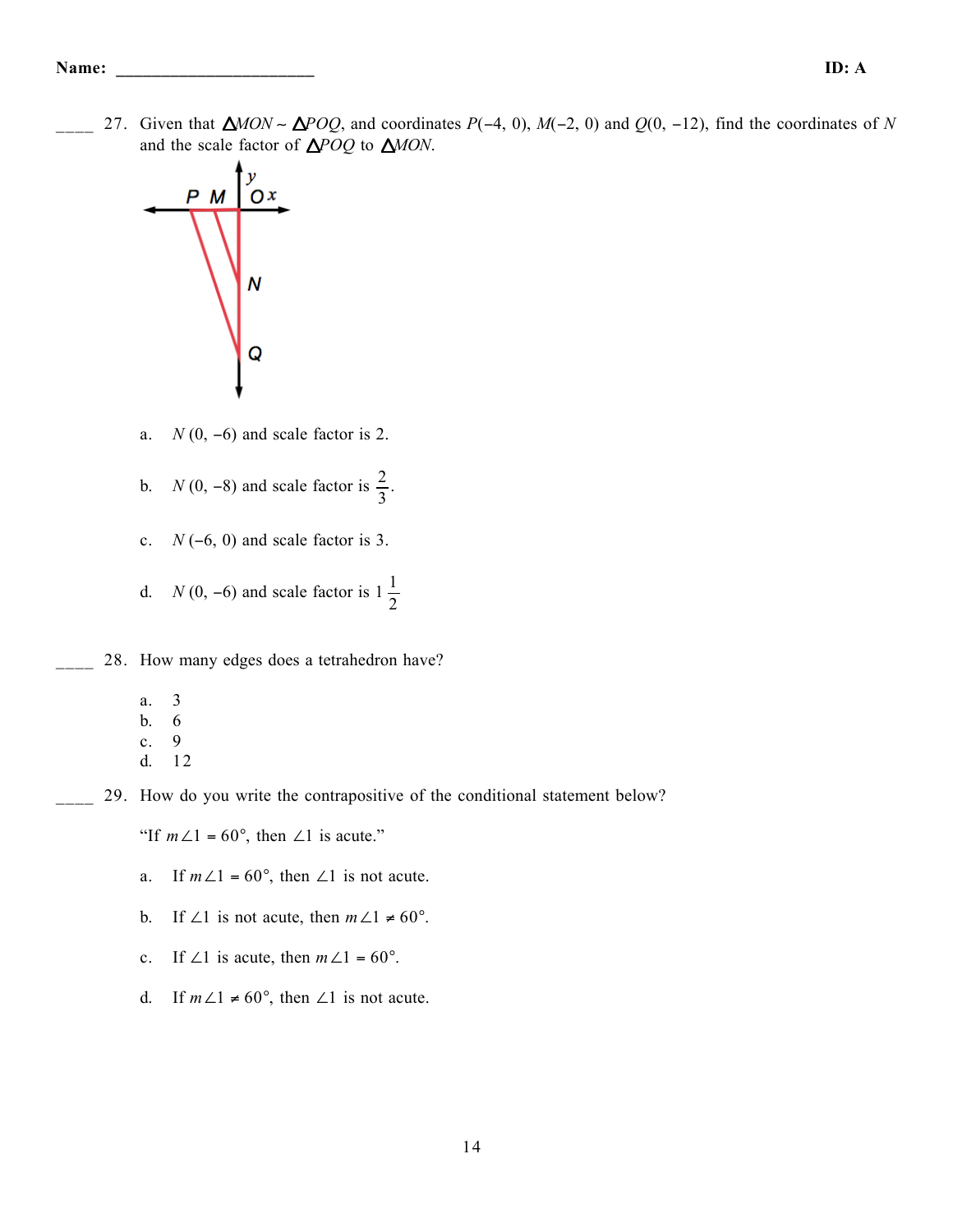- **Name: \_\_\_\_\_\_\_\_\_\_\_\_\_\_\_\_\_\_\_\_\_\_ ID: A**
- \_\_\_\_ 30. A square-based prism has a cylindrical hole bored through the middle as shown in the diagram below.



What is the approximate remaining volume of the prism? Use 3.14 for  $\pi$ .

- a. 226.08 cubic centimeters c. 925.92 cubic centimeters
	-
- b. 247.68 cubic centimeters d. 1,052 cubic centimeters
- 
- \_\_\_\_ 31. For the concentric circles shown, the radius of the inner circle is 3 centimeters and the distance from the edge of the inner circle to the edge of the outer circle is 7 centimeters. What is the exact area, in square centimeters, of the shaded outer region?



a.  $40\pi$  c.  $58\pi$ b.  $49\pi$  d.  $91\pi$ 

32. What is the inverse of the statement below?

"If you live in Tallahassee, then you live in Florida."

- a. If you do not live in Florida, then you do not live in Tallahassee.
- b. If you do not live in Florida, then you live in Tallahassee.
- c. If you do not live in Tallahassee, then you do not live in Florida.
- d. If you live in Florida, then you live in Tallahassee.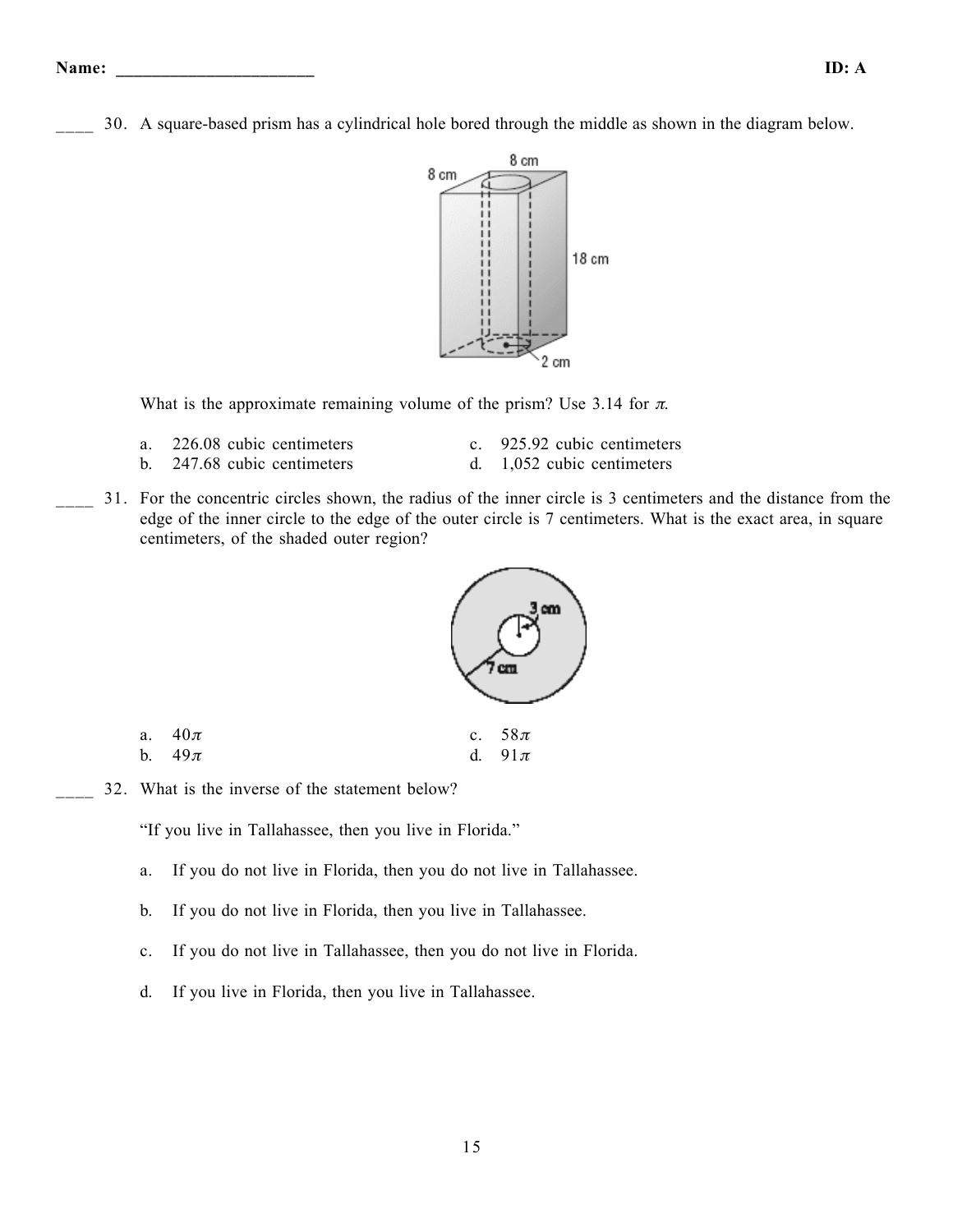33. Given: ∠*B*  $\cong$  ∠*D* 



Which of the following conjectures can **NOT** be made based on the diagram and the given information?

- a.  $AB \parallel CD$
- b. *AXB* ∼ *CXD*
- c. *BD*⊥*AC*
- d. ∠*A* ≅ ∠*C*
- \_\_\_\_ 34. A rectangle has a perimeter of 14 inches. A similar rectangle has a perimeter of 42 inches. The area of the smaller rectangle is 10 square inches. What is the area of the larger rectangle?
	- a. 3.3 square inches
	- b. 30.0 square inches
	- c. 38.0 square inches
	- d. 90.0 square inches
- \_\_\_\_ 35. Rob wants to take a picture of a fountain. His camera is at the vertex of the angle formed by the tangents to the fountain. If Rob estimates that this angle is  $30^{\circ}$ , what is the measure *x* of the arc of the fountain that will be in the photograph?



- a. 150°
- b. 140°
- c. 120°
- d. 100°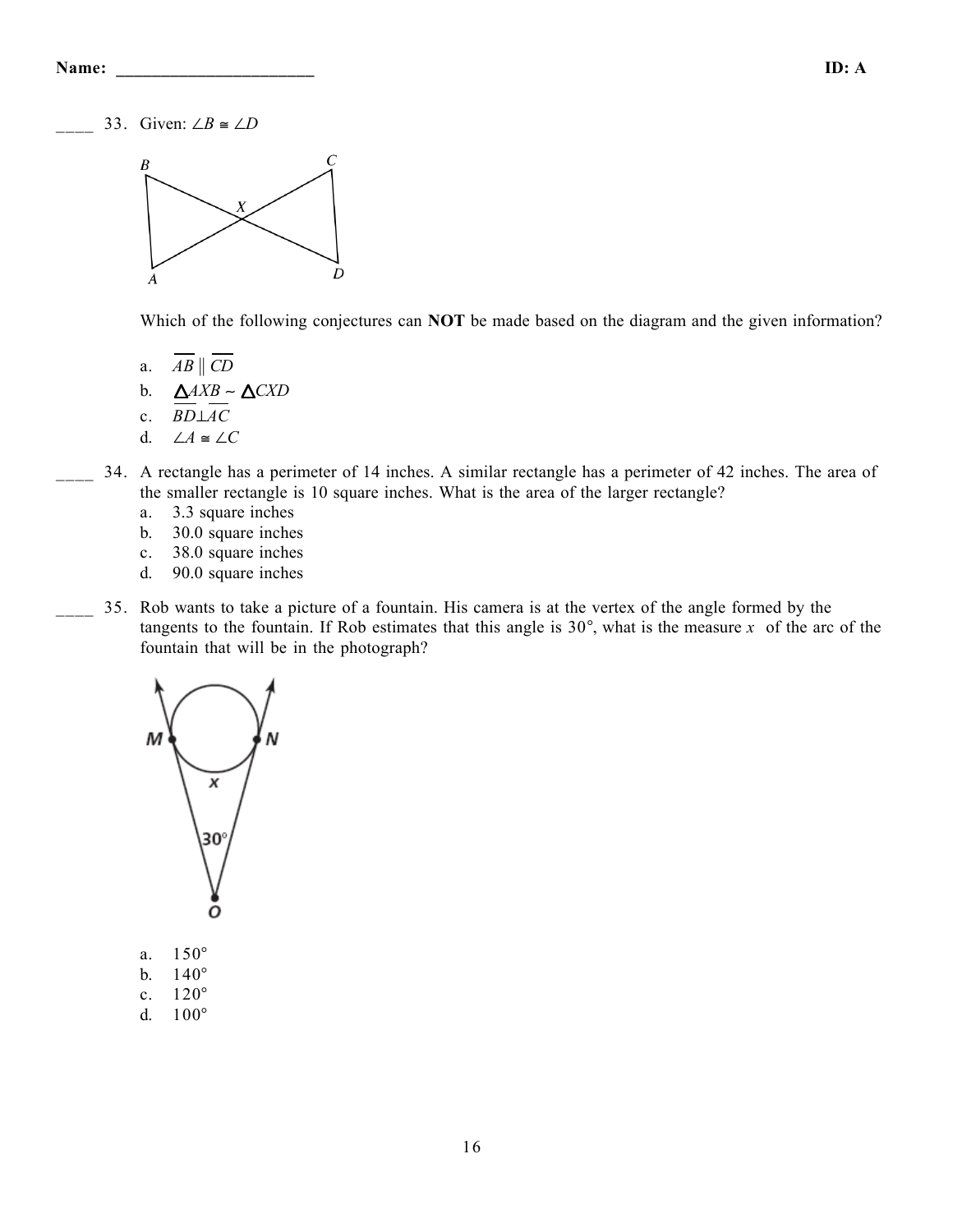\_\_\_\_ 36. How many two inch cubes will fit inside the four inch cubic box?



- a. 4 b. 6 c. 8 d. 16
- 37. A low-wattage radio station can be heard only within a certain distance from the station. On the graph below, the circular region represents that part of the city where the station can be heard, and the center of the circle represents the location of the station. Which equation represents the boundary for the region where the station can be heard?



- \_\_\_\_ 38. Two sides of a triangle are 11 centimeters and 14 centimeters. What are all possible values for the length *x* of the third side?
	- a.  $x = 3$  or  $x = 25$ b.  $3 < x < 25$ c.  $x < 3$  or  $x > 25$ d.  $x = 14$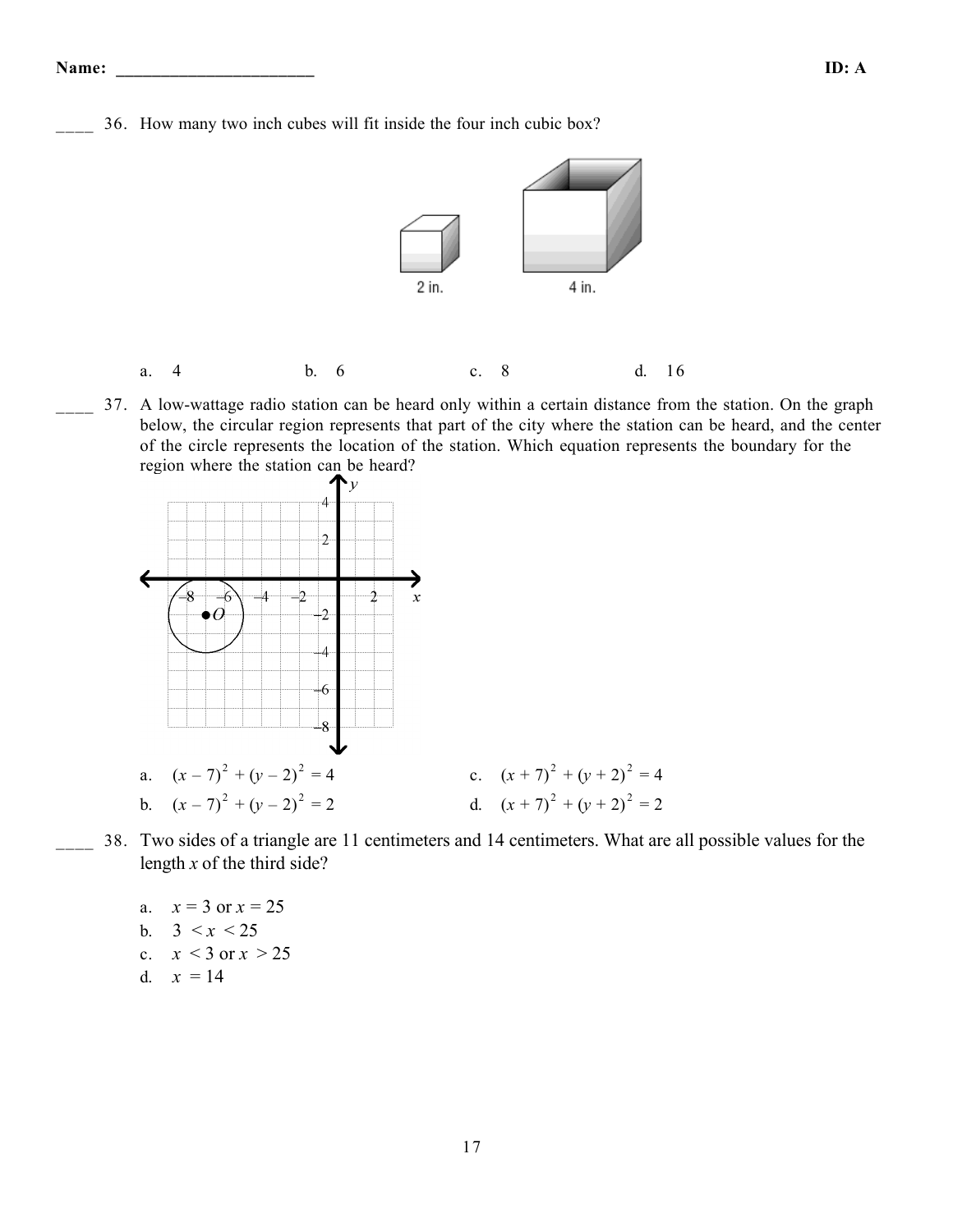\_\_\_\_ 39. To the nearest tenth, what is the length, in units, of *EF*?



\_\_\_\_ 40. A sprinkler rotates through 60°, watering a section of a field. The distance from the sprinkler to the farthest point reached is 3 meters. Approximately how many square meters of the field is watered?



- a. 0.6 square meter
- b. 0.8 square meter
- c. 3.1 square meters
- d. 4.7 square meters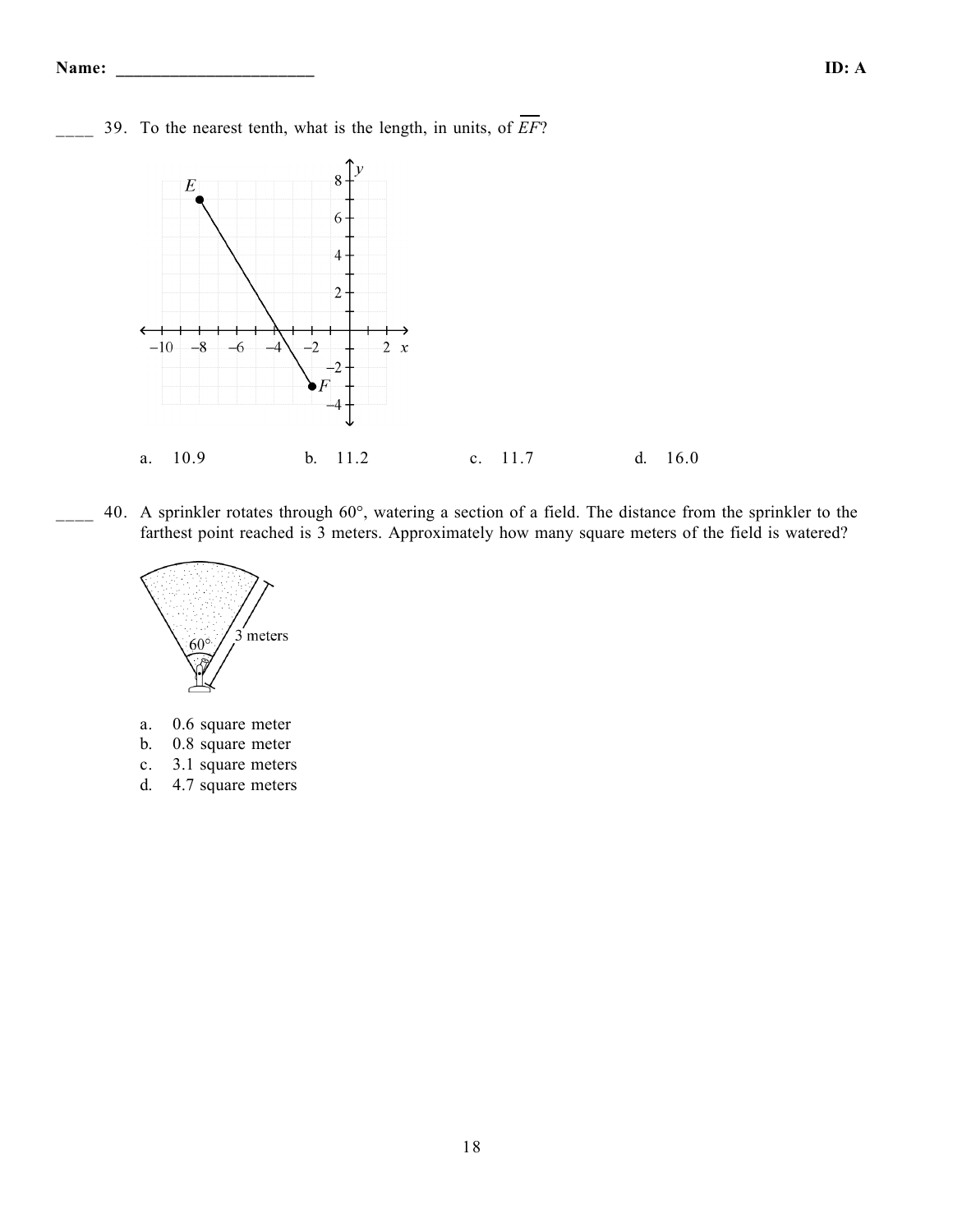41. The net below represents an icosahedron. How many faces does an icosahedron have?



 $\frac{42}{x-2}$  42. What are the center and radius of the circle with equation  $(x-2)^2 + (y+5)^2 = 180$ ? a. center  $(2, -5)$ ; radius 90 c. center  $(-2, 5)$ ; radius 36  $\sqrt{5}$ b. center  $(2, -5)$ ; radius  $6\sqrt{5}$  d. center  $(-2, 5)$ ; radius 180

\_\_\_\_ 43. Find the difference in the volume of the two spheres below.

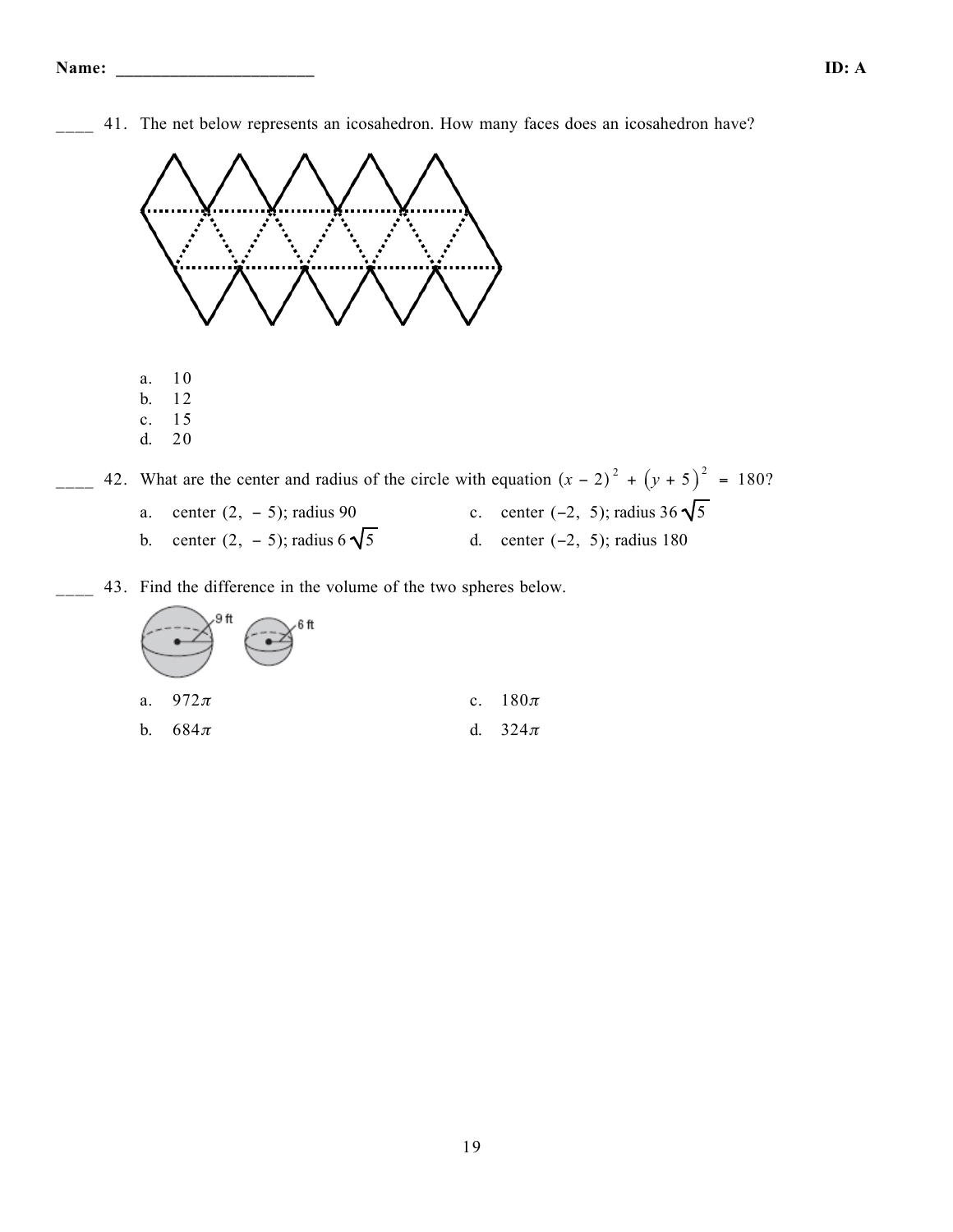

 $\frac{44}{x-2}$  44. Which of the following graphs correctly displays the equation  $(x-4)^2 + (y+3)^2 = 16$ ?

- 45. When writing a coordinate proof, which of the following would you use to prove that the diagonals of a quadrilateral are congruent?
	-
	- a. the slope formula c. the point-slope formula
	-
	- b. the distance formula d. the midpoint formula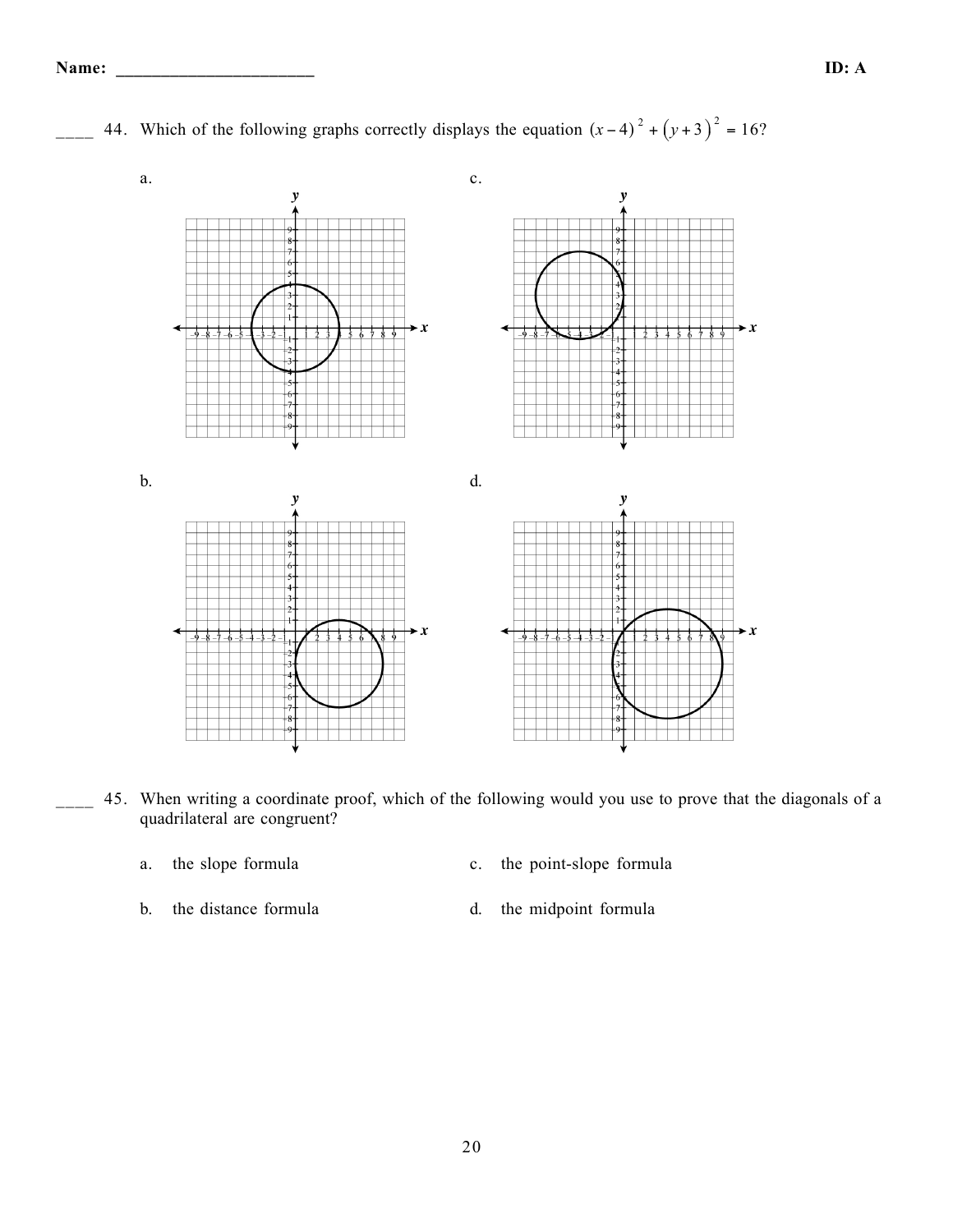46. If you double the dimensions of the right cylinder below, what is the approximate surface area of the new cylinder?



47. In triangle *ABC*,  $\overline{PQ}$  is parallel to  $\overline{BC}$ . What is the length of  $\overline{CQ}$ , in meters?



- a. 4.5 meters
- b. 9.6 meters
- c. 12.8 meters
- d. 14.4 meters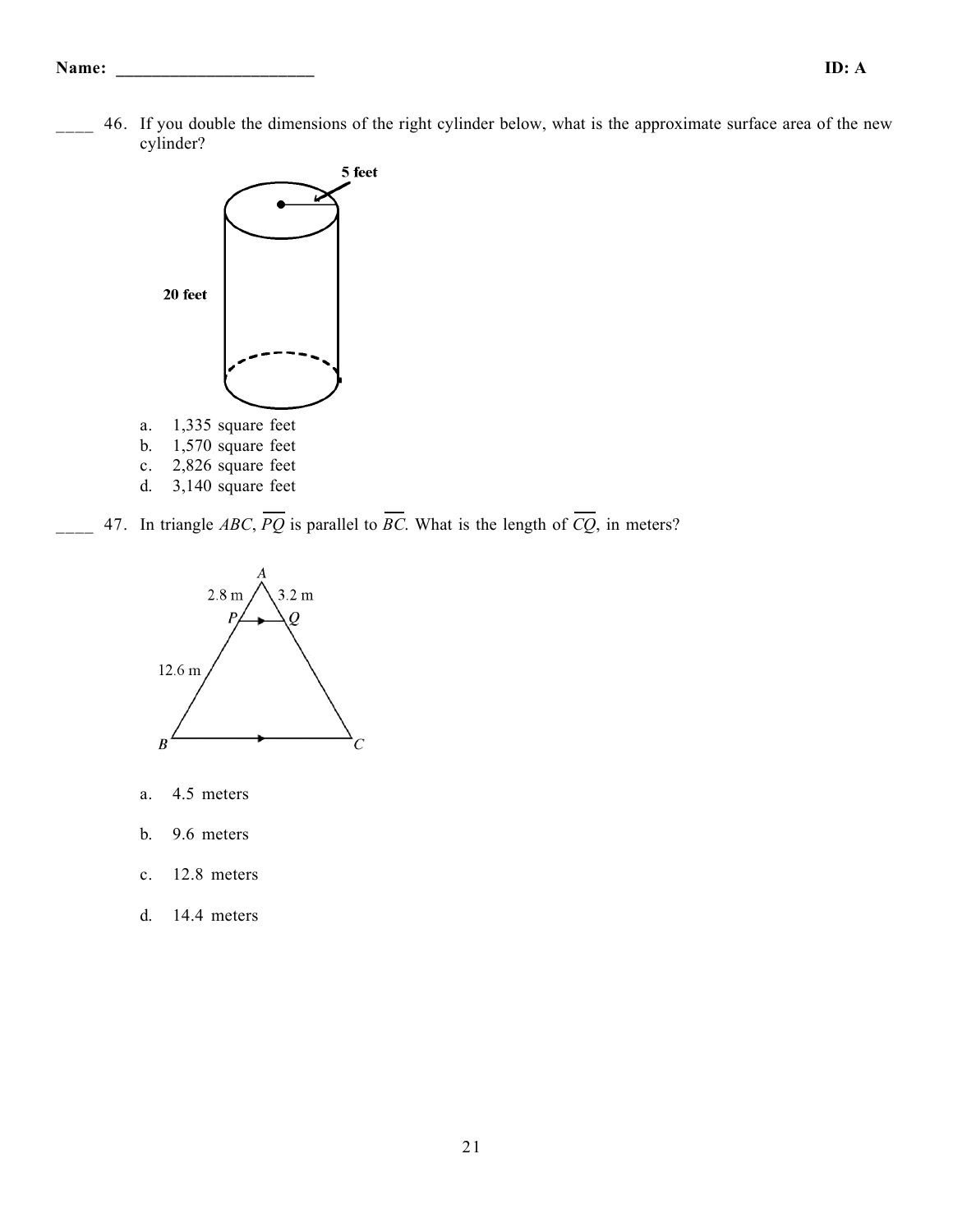- 48. Which of the following is logically equivalent to the conditional statement below? "If there are no clouds in the sky, then it is not raining."
	- a. If it is raining, then there are clouds in the sky.
	- b. If it is not raining, then there are not clouds in the sky.
	- c. If there are clouds in the sky, then it is raining.
	- d. If it is raining, then there are no clouds in the sky.
- \_\_\_\_ 49. Which of the following would allow you to prove that *ABC* ∼ *ADF*?



a.  $∠B ≅ ∠C$  $\overrightarrow{BC} \parallel \overrightarrow{DF}$ b.  $\overline{AD} \cong \overline{DB}$  d.  $\overline{AB} \cong \overline{AC}$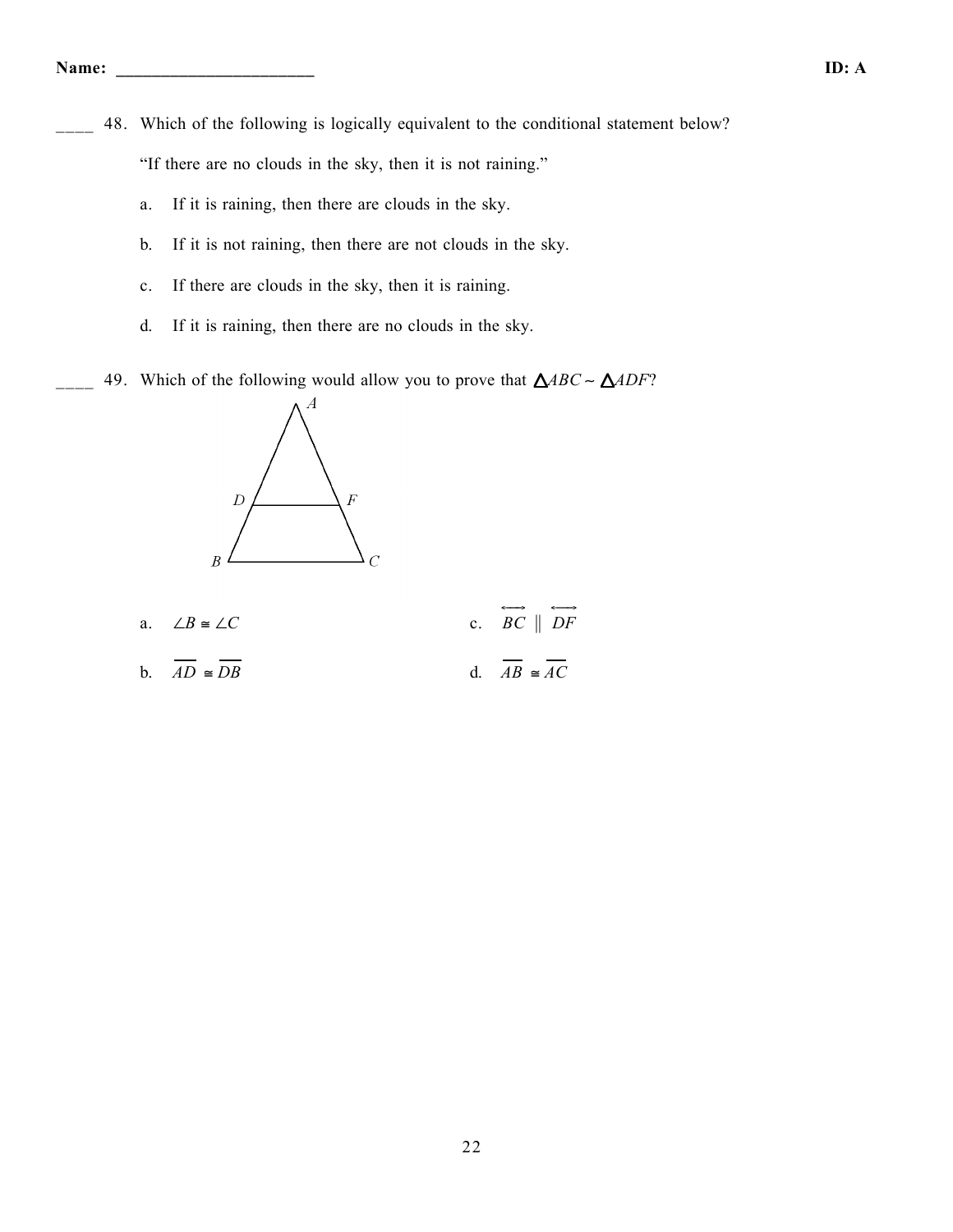

50. Rectangles *ABCD* and *EFGH* lie in the coordinate plane as shown below.

Which of the following best explains why the rectangles are or are not similar?

- a. Yes, all rectangles are similar.
- b. Yes, both figures have four right angles and the corresponding sides are proportional.
- c. No, the corresponding sides are not proportional.
- d. No, the corresponding angles of the figures are not congruent.
- 51. A uniform tessellation is created using isosceles triangles as shown below.



Which transformation could have been used to create triangle C from triangle A?

- a. dilation
- b. reflection
- c. rotation
- d. translation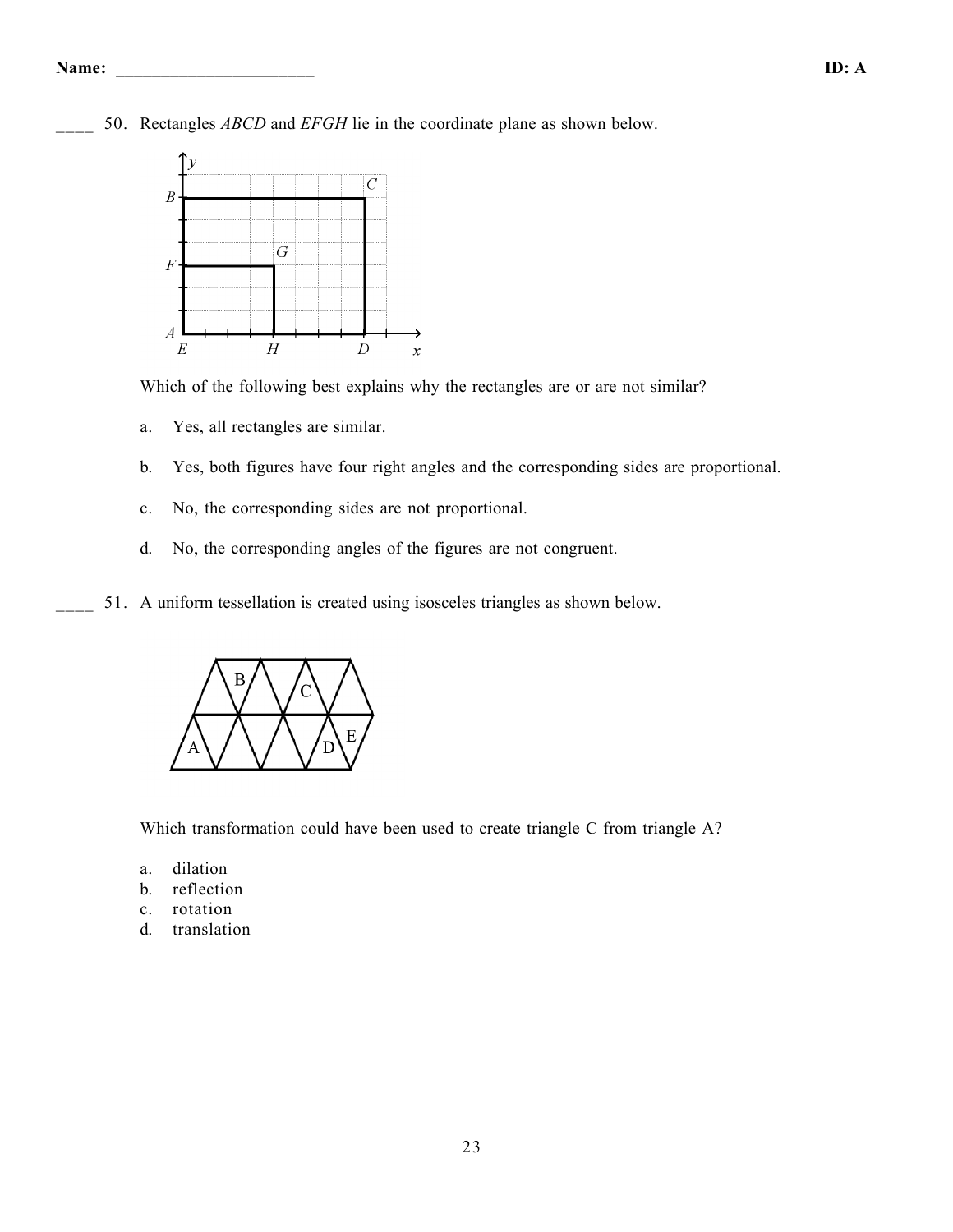\_\_\_\_ 52. In the proof below, what is the missing reason in step 2?

**Given:** *RSTU* is a rhombus with diagonal *SU*; Point *V* lies on *SU* **Prove:**  $\overline{RV} \cong \overline{TV}$ 



| <b>Statement</b>                            | Reason                     |  |  |
|---------------------------------------------|----------------------------|--|--|
| 1. $RSTU$ is a rhombus with diagonal $SU$ ; | 1. Given                   |  |  |
| Point $V$ lies on $SU$                      |                            |  |  |
| 2. $\angle RUV \cong \angle TUV$            | 2.?                        |  |  |
| 3. $RU \cong TU$                            | 3. Definition of a rhombus |  |  |
| 4. $UV \cong UV$                            | 4. Reflexive Property      |  |  |
| 5. $\triangle RUV \cong \triangle TUV$      | 5. SAS                     |  |  |
| 6. $RV \cong TV$                            | 6. CPCTC                   |  |  |

a. Diagonals of a rhombus are congruent. c. Diagonals of a rhombus are

perpendicular.

- b. Diagonals of a rhombus bisect each other.
- d. Diagonals of a rhombus bisect opposite angles.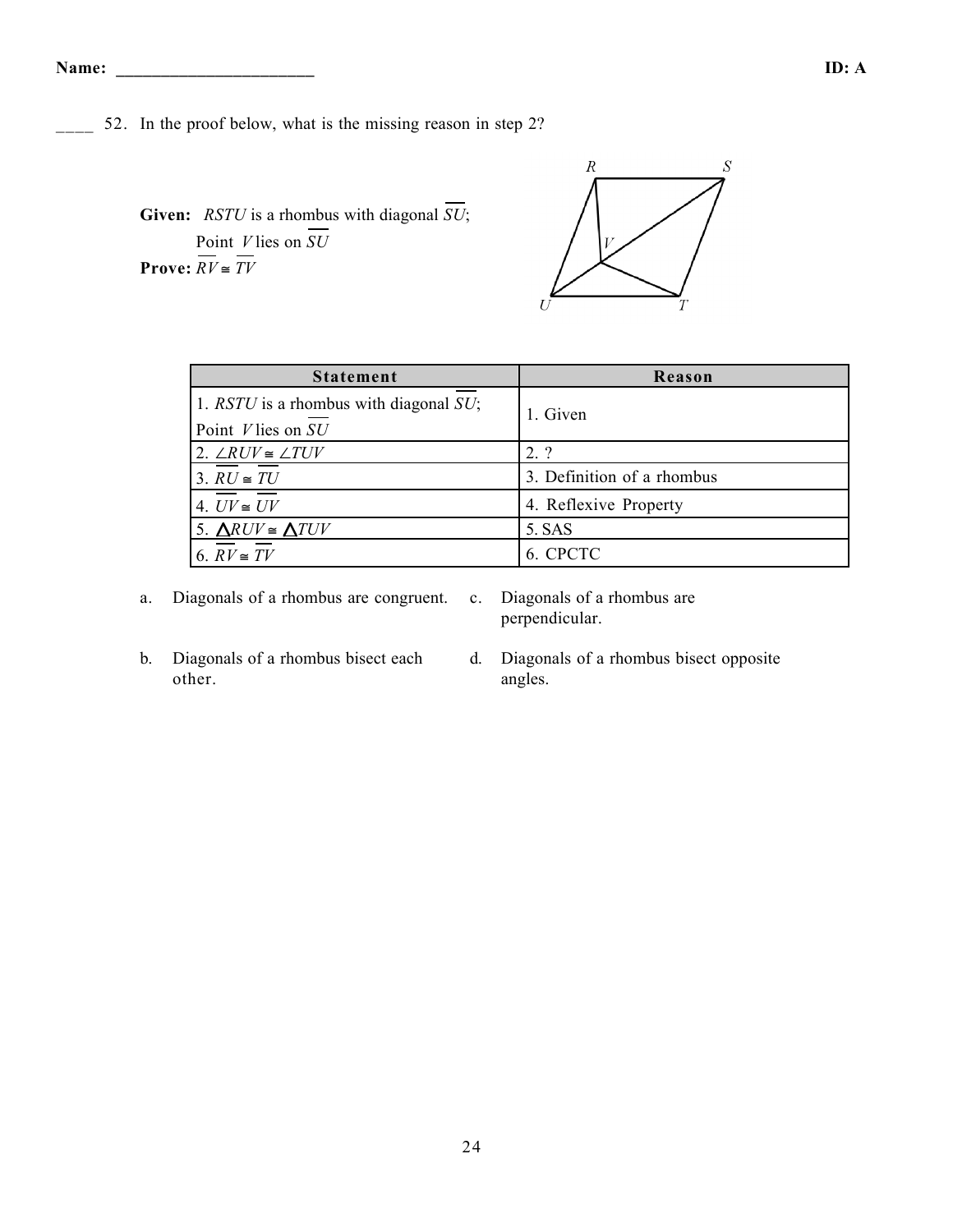\_\_\_\_ 53. *GT* is an air traffic control tower and point *A* is an airplane taking off. If angle *A* is 8.5°, what is the distance between the plane at point *A* and the top of the tower at point *T*?



- a. 45 yards
- b. 100 yards
- c. 301 yards
- d. 304 yards
- 54. The dimensions of a rectangle are multiplied by a factor of 2 to form a new rectangle. Which of the following best describes the relationship between the perimeter of the old rectangle and the perimeter of the new rectangle?
	- a. The perimeter of the new rectangle is half the original rectangle.
- c. The perimeter of the new rectangle is four times the original rectangle.
- b. The perimeter of the new rectangle is twice the original rectangle.
- d. The perimeter of the new rectangle is one-fourth the original rectangle.
- \_\_\_\_ 55. Kurt has a rectangular garden in his backyard with an area of 40 square feet. He wants to increase the size of the garden by doubling each dimension. What will the area of the garden be after he doubles the length and width?
	- a. 180 square feet c. 120 square feet
	- b. 160 square feet d. 80 square feet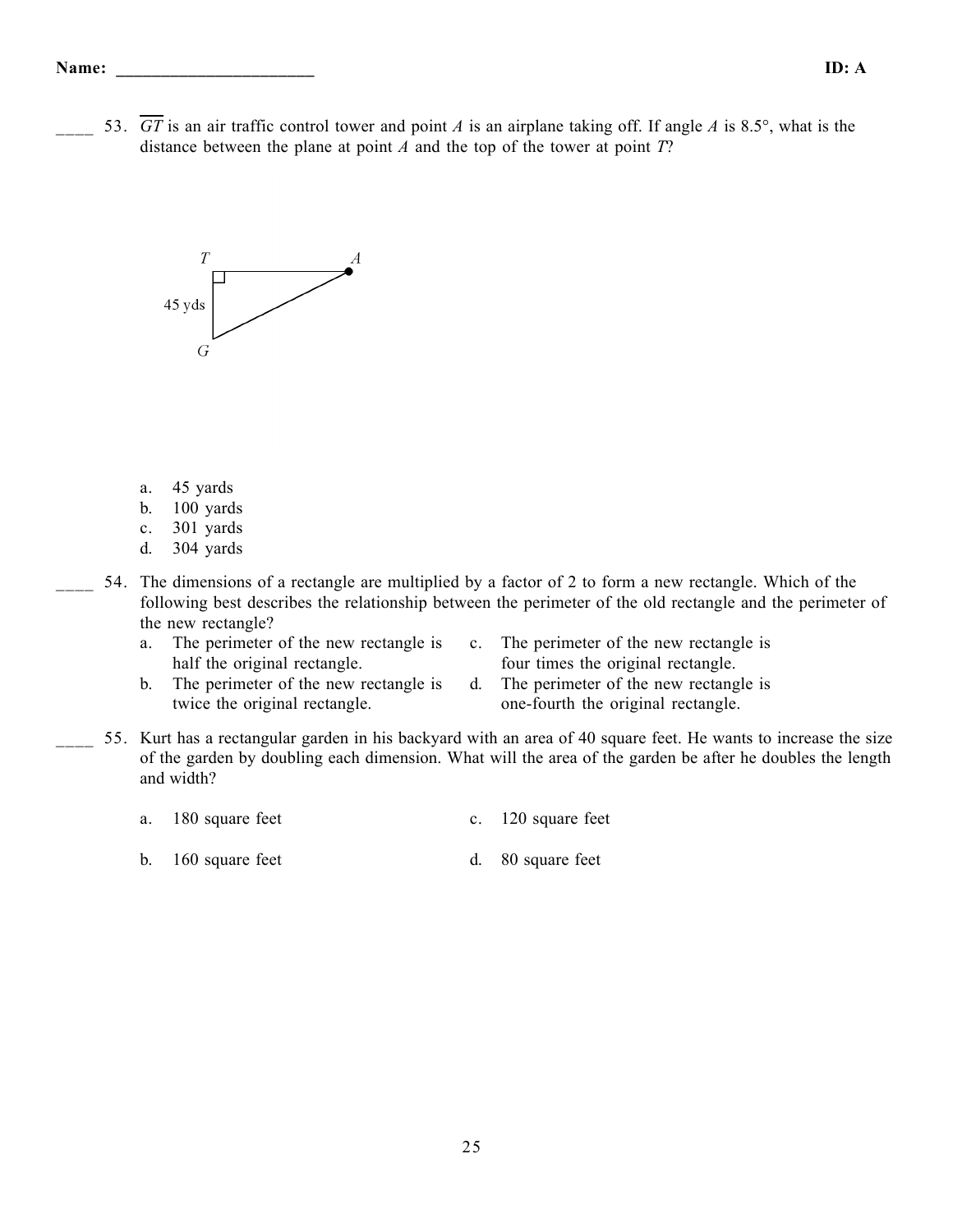# **Geometry EOC Practice Test #4 Answer Section**

# **MULTIPLE CHOICE**

|            | 1. ANS: A PTS: 1 DIF: Low REF: Geom: 4-2                                                                                                 |        |  |  |                              |  |                                                                                                      |  |
|------------|------------------------------------------------------------------------------------------------------------------------------------------|--------|--|--|------------------------------|--|------------------------------------------------------------------------------------------------------|--|
|            | STA: MA.912.G.2.2                                                                                                                        |        |  |  |                              |  |                                                                                                      |  |
|            | 2. ANS: A PTS: 1 DIF: Moderate REF: Geom: 6-6                                                                                            |        |  |  |                              |  |                                                                                                      |  |
|            | STA: MA.912.D.6.4   MA.912.G.3.4   MA.912.G.8.5                                                                                          |        |  |  |                              |  |                                                                                                      |  |
|            |                                                                                                                                          |        |  |  |                              |  |                                                                                                      |  |
|            | 3. ANS: D PTS: 1 STA: MA.912.G.2.2<br>4. ANS: C PTS: 1 STA: MA.912.G.4.7                                                                 |        |  |  |                              |  |                                                                                                      |  |
|            |                                                                                                                                          |        |  |  |                              |  | 5. ANS: B<br>FTS: 1 STA: MA.912.G.5.3<br>6. ANS: D<br>PTS: 1 DIF: High REF: Geom: 6-2, 6-3, 6-4, 6-5 |  |
|            |                                                                                                                                          |        |  |  |                              |  |                                                                                                      |  |
|            | STA: MA.912.G.3.3                                                                                                                        |        |  |  |                              |  |                                                                                                      |  |
|            |                                                                                                                                          |        |  |  |                              |  | 7. ANS: C PTS: 1 DIF: Moderate REF: Geom: 3-1, 3-2                                                   |  |
|            | STA: MA.912.G.1.3                                                                                                                        |        |  |  |                              |  |                                                                                                      |  |
|            | 8. ANS: B PTS: 1 STA: MA.912.G.2.7                                                                                                       |        |  |  |                              |  |                                                                                                      |  |
|            | 9. ANS: B PTS: 1 STA: MA.912.G.7.2                                                                                                       |        |  |  |                              |  |                                                                                                      |  |
|            | 10. ANS: A PTS: 1 DIF: Moderate REF: Geom: 1-3                                                                                           |        |  |  |                              |  |                                                                                                      |  |
|            | STA: MA.912.G.1.1                                                                                                                        |        |  |  |                              |  |                                                                                                      |  |
|            | 11. ANS: B PTS: 1 DIF: Moderate REF: Geom: 12-6                                                                                          |        |  |  |                              |  |                                                                                                      |  |
|            | STA: MA.912.G.7.7                                                                                                                        |        |  |  |                              |  |                                                                                                      |  |
|            | 12. ANS: C PTS: 1 DIF: Low REF: Geom: 2-3                                                                                                |        |  |  |                              |  |                                                                                                      |  |
|            | STA: MA.912.D.6.2                                                                                                                        |        |  |  |                              |  |                                                                                                      |  |
|            | 13. ANS: C PTS: 1 STA: MA.912.T.2.1                                                                                                      |        |  |  |                              |  |                                                                                                      |  |
|            |                                                                                                                                          |        |  |  |                              |  | 14. ANS: D PTS: 1 DIF: Moderate REF: Geom: 3-1, 3-2                                                  |  |
|            | STA: MA.912.G.1.3                                                                                                                        |        |  |  |                              |  |                                                                                                      |  |
|            | 15. ANS: C PTS: 1 STA: MA.912.G.8.4                                                                                                      |        |  |  |                              |  |                                                                                                      |  |
|            | 16. ANS: C PTS: 1 STA: MA.912.G.5.3                                                                                                      |        |  |  |                              |  |                                                                                                      |  |
|            | 17. ANS: C PTS: 1 STA: MA.912.G.4.6                                                                                                      |        |  |  |                              |  |                                                                                                      |  |
|            | 18. ANS: B PTS: 1 DIF: Moderate REF: Geom: 8-4                                                                                           |        |  |  |                              |  |                                                                                                      |  |
|            | STA: MA.912.T.2.1                                                                                                                        |        |  |  |                              |  |                                                                                                      |  |
|            | 19. ANS: A PTS: 1 DIF: Moderate REF: Geom: 5-3                                                                                           |        |  |  |                              |  |                                                                                                      |  |
|            | STA: MA.912.G.6.5                                                                                                                        |        |  |  |                              |  |                                                                                                      |  |
|            | 20. ANS: A PTS: 1 STA: MA.912.G.3.3                                                                                                      |        |  |  |                              |  |                                                                                                      |  |
|            | 21. ANS: A<br>22. ANS: A<br>22. ANS: A<br>22. ANS: A<br>22. ANS: A<br>22. ANS: A<br>22. ANS: A<br>22. ANS: A<br>22. ANS: A<br>22. ANS: A |        |  |  |                              |  |                                                                                                      |  |
|            |                                                                                                                                          |        |  |  |                              |  |                                                                                                      |  |
|            | 23. ANS: C PTS: 1 STA: MA.912.G.2.3                                                                                                      |        |  |  |                              |  |                                                                                                      |  |
| 24. ANS: B | <b>PTS:</b> 1                                                                                                                            |        |  |  |                              |  | DIF: Low REF: Geom: 2-1, 2-2, 8-2                                                                    |  |
|            | STA: MA.912.G.8.4                                                                                                                        |        |  |  |                              |  |                                                                                                      |  |
| 25. ANS: A |                                                                                                                                          | PTS: 1 |  |  | STA: MA.912.G.5.3            |  |                                                                                                      |  |
| 26. ANS: B |                                                                                                                                          | PTS: 1 |  |  | STA: MA.912.T.2.1            |  |                                                                                                      |  |
| 27. ANS: A |                                                                                                                                          | PTS: 1 |  |  | STA: MA.912.G.2.4            |  |                                                                                                      |  |
| 28. ANS: B |                                                                                                                                          | PTS: 1 |  |  | DIF: Moderate REF: Geom: 1-7 |  |                                                                                                      |  |
|            | STA: MA.912.G.7.1                                                                                                                        |        |  |  |                              |  |                                                                                                      |  |
|            |                                                                                                                                          |        |  |  |                              |  |                                                                                                      |  |